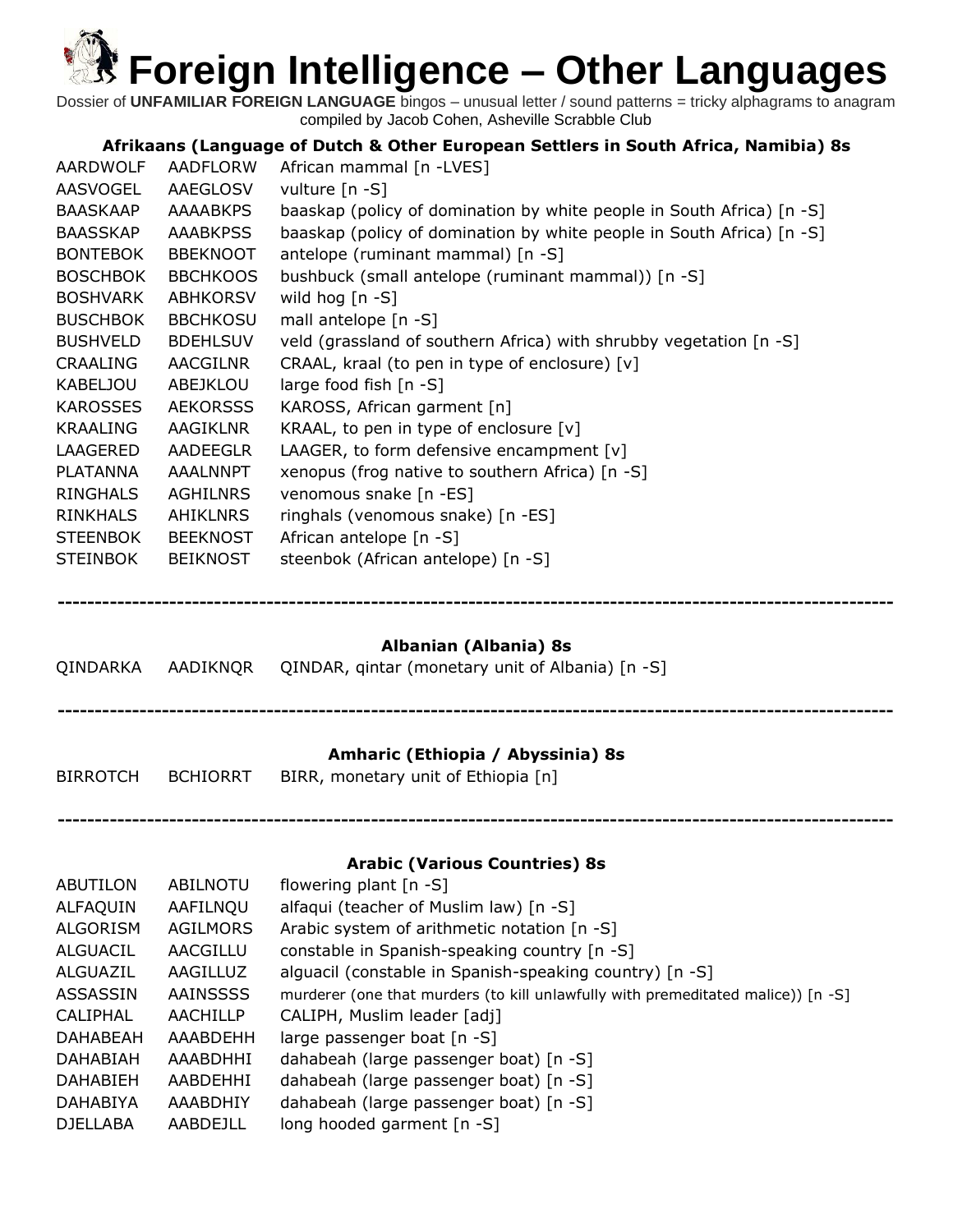Dossier of **UNFAMILIAR FOREIGN LANGUAGE** bingos – unusual letter / sound patterns = tricky alphagrams to anagram compiled by Jacob Cohen, Asheville Scrabble Club

| <b>DRAGOMAN</b><br><b>FANFARON</b><br><b>FEDAYEEN</b> | AADGMNOR<br><b>AAFFNNOR</b><br><b>ADEEEFNY</b> | interpreter in Near Eastern countries [n -S or -MEN]<br>braggart $[n -S]$<br>FEDAYEE, Arab commando [n] |
|-------------------------------------------------------|------------------------------------------------|---------------------------------------------------------------------------------------------------------|
| <b>FELLAHIN</b>                                       | <b>AEFHILLN</b>                                | FELLAH, peasant or laborer in Arab countries [n]                                                        |
| <b>FETERITA</b>                                       | <b>AEEFIRTT</b>                                | cereal grass [n -S]                                                                                     |
| <b>GALABIEH</b>                                       | AABEGHIL                                       | djellaba (long hood garment) [n -S]                                                                     |
| <b>GALABIYA</b>                                       | AAABGILY                                       | djellaba (long hooded garment) [n -S]                                                                   |
| <b>HALALLED</b>                                       | <b>AADEHLLL</b>                                | HALAL, to slaughter animal according to Muslim law [v]                                                  |
| <b>HASHEESH</b>                                       | <b>AEEHHHSS</b>                                | hashish (mild narcotic) [n -ES]                                                                         |
| <b>HENNAING</b>                                       | <b>AEGHINNN</b>                                | HENNA, to dye with reddish coloring [v]                                                                 |
| <b>INTIFADA</b>                                       | AADFIINT                                       | uprising of Palestinians against Israelis [n -S]                                                        |
| <b>KAFFIYAH</b>                                       | AAFFHIKY                                       | kaffiyeh (large, square kerchief) [n -S]                                                                |
| <b>KAFFIYEH</b>                                       | AEFFHIKY                                       | large, square kerchief) [n -S]                                                                          |
| <b>KALIFATE</b>                                       | AAEFIKLT                                       | califate (domain of calif (Muslim leader)) [n -S]                                                       |
| <b>KEFFIYAH</b>                                       | <b>AEFFHIKY</b>                                | kaffiyeh (large, square kerchief) [n -S]                                                                |
| <b>KEFFIYEH</b>                                       | <b>EEFFHIKY</b>                                | kaffiyeh (large, square kerchief) [n -S]                                                                |
| <b>KHAMSEEN</b>                                       | <b>AEEHKMNS</b>                                | khamsin (hot, dry wind) [n -S]                                                                          |
| <b>MADRASAH</b>                                       | <b>AAADHMRS</b>                                | madrassa (Muslim school) [n -S]                                                                         |
| <b>MADRASSA</b><br><b>MAJLISES</b>                    | <b>AAADMRSS</b><br><b>AEIJLMSS</b>             | Muslim school [n -S]<br>MAJLIS, parliament in various North African and Middle Eastern countries [n]    |
| <b>MAMELUKE</b>                                       | AEEKLMMU                                       | slave in Muslim countries [n -S]                                                                        |
| <b>MASTABAH</b>                                       | <b>AAABHMST</b>                                | mastaba (ancient Egyptian tomb) [n -S]                                                                  |
| <b>MOUSSAKA</b>                                       | <b>AAKMOSSU</b>                                | Middle Eastern dish of meat and eggplant [n -S]                                                         |
| <b>QURUSHES</b>                                       | <b>EHQRSSUU</b>                                | QURUSH, qursh (monetary unit of Saudi Arabia) [n]                                                       |
| RUBAIYAT                                              | AABIRTUY                                       | four-lined stanzas in Persian poetry [n RUBAIYAT]                                                       |
| <b>SALAAMED</b>                                       | <b>AAAFELMS</b>                                | SALAAM, to greet with low bow [n]                                                                       |
| SHAHADAH                                              | <b>AAADHHHS</b>                                | shahada (Muslim profession of faith) [n -S]                                                             |
| <b>SHAWARMA</b>                                       | <b>AAAHMRSW</b>                                | sandwich of lamb or chicken, vegetables, and often tahini wrapped in pita bread [n -S]                  |
| <b>TABOOLEY</b>                                       | <b>ABELOOTY</b>                                | tabouli (Lebanese salad containing bulgur wheat, tomatoes, parsley, onions, and mint) [n -S]            |
| <b>TABOULEH</b>                                       | ABEHLOTU                                       | tabouli (Lebanese salad containing bulgur wheat, tomatoes, parsley, onions, and mint) [n -S]            |
| <b>TARBOOSH</b>                                       | <b>ABHOORST</b>                                | cap worn by Muslim men [n -ES]                                                                          |
|                                                       |                                                |                                                                                                         |
| <b>BETHESDA</b>                                       | ABDEEHST                                       | Aramaic (Aram- biblical name of Syria) 8s<br>chapel (place of worship) [n -S]                           |
|                                                       |                                                |                                                                                                         |
|                                                       |                                                | Armenian (Armenia) 8s                                                                                   |
| LAVASHES                                              | AAEHLSSV                                       | LAVASH, thin flat bread of Armenian origin [n]                                                          |

#### **Bhutanese [Dzongkha] (Bhutan) 8s**

NGULTRUM GLMNRTUU monetary unit of Bhutan [n -S]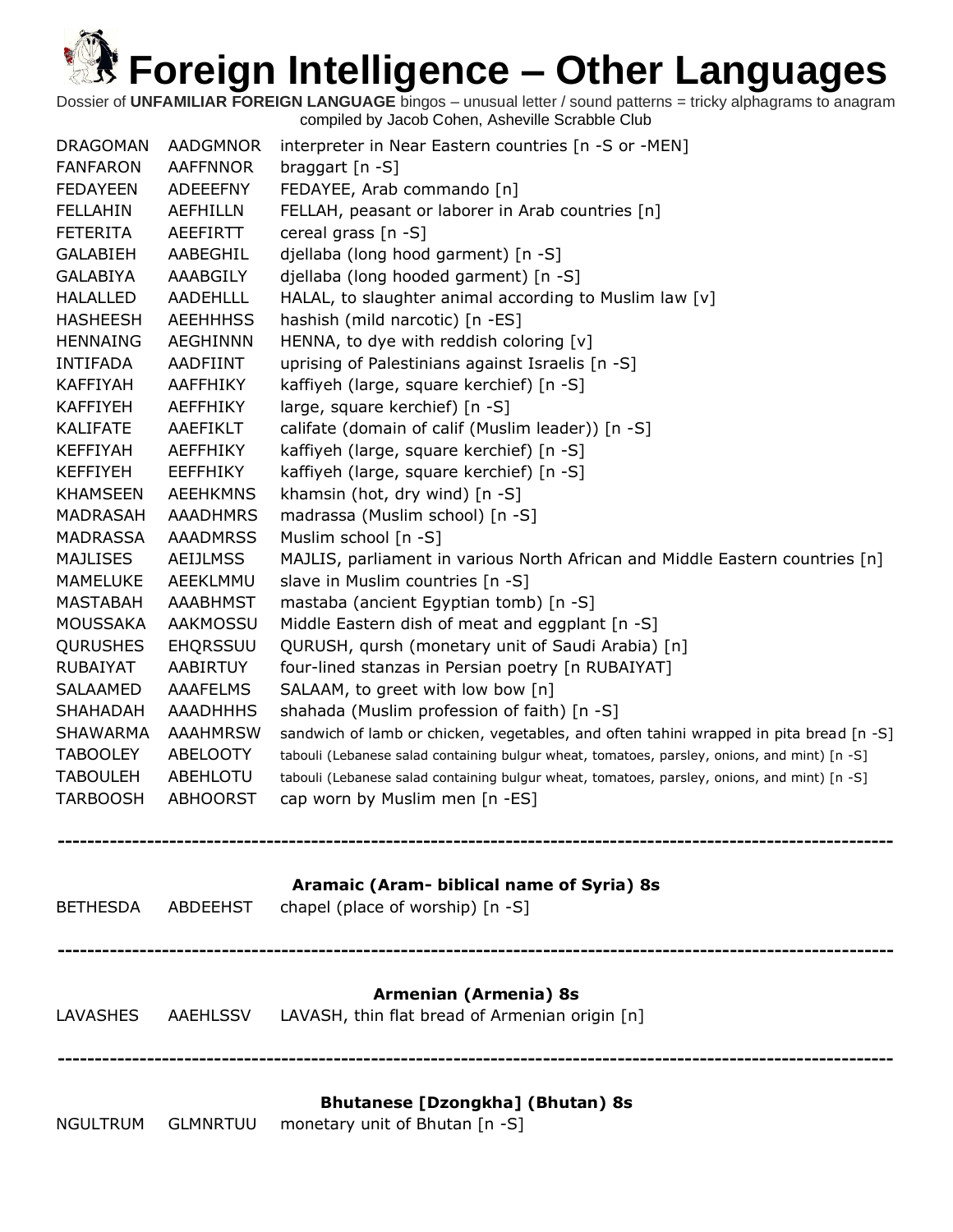**----------------------------------------------------------------------------------------------------------------**

Dossier of **UNFAMILIAR FOREIGN LANGUAGE** bingos – unusual letter / sound patterns = tricky alphagrams to anagram compiled by Jacob Cohen, Asheville Scrabble Club

| <b>CALASHES</b>                                                                                                                                                                                                                                               | <b>AACEHLSS</b>                                                                                                                                                                                                                                        | <b>Bohemian (Bohemia) 8s</b><br>CALASH, light carriage [n]                                                                                                                                                                                                                                                                                                                                                                                                                                                                                                                                                                                                                                      |
|---------------------------------------------------------------------------------------------------------------------------------------------------------------------------------------------------------------------------------------------------------------|--------------------------------------------------------------------------------------------------------------------------------------------------------------------------------------------------------------------------------------------------------|-------------------------------------------------------------------------------------------------------------------------------------------------------------------------------------------------------------------------------------------------------------------------------------------------------------------------------------------------------------------------------------------------------------------------------------------------------------------------------------------------------------------------------------------------------------------------------------------------------------------------------------------------------------------------------------------------|
| <b>STOTINKA</b><br><b>STOTINKI</b>                                                                                                                                                                                                                            | <b>AIKNOSTT</b><br><b>IIKNOSTT</b>                                                                                                                                                                                                                     | <b>Bulgarian (Bulgaria) 8s</b><br>monetary unit of Bulgaria [n -KI]<br>STOTINKA, monetary unit of Bulgaria [n]                                                                                                                                                                                                                                                                                                                                                                                                                                                                                                                                                                                  |
| <b>SLIVOVIC</b>                                                                                                                                                                                                                                               | <b>CIILOSVV</b>                                                                                                                                                                                                                                        | <b>Croatian (Croatia) 8s</b><br>plum brandy [n -S]                                                                                                                                                                                                                                                                                                                                                                                                                                                                                                                                                                                                                                              |
| <b>TOLARJEV</b>                                                                                                                                                                                                                                               | <b>AEJLORTV</b>                                                                                                                                                                                                                                        | <b>Czech (Czech Republic) 8s</b><br>TOLAR, monetary unit of Slovenia [n]                                                                                                                                                                                                                                                                                                                                                                                                                                                                                                                                                                                                                        |
| <b>BRISLING</b><br><b>SKILLING</b>                                                                                                                                                                                                                            | <b>BGIILNRS</b><br><b>GIIKLLNS</b>                                                                                                                                                                                                                     | Danish (Denmark) 8s<br>small herring [n -S]<br>former coin of Scandinavian countries [n -S]                                                                                                                                                                                                                                                                                                                                                                                                                                                                                                                                                                                                     |
| ADVOCAAT<br>ARQUEBUS<br><b>CABOODLE</b><br><b>CUSCUSES</b><br><b>DAKERHEN</b><br><b>FLEECHED</b><br><b>FLEECHES</b><br><b>KAROSSES</b><br><b>KEESHOND</b><br>MARGRAVE<br><b>MIJNHEER</b><br><b>MUTCHKIN</b><br>NARWHALE<br><b>SKINKING</b><br><b>SPALDEEN</b> | AAACDOTV<br>ABEQRSUU<br><b>ABCDELOO</b><br>CCESSSUU<br><b>ADEEHKNR</b><br><b>CDEEEFHL</b><br><b>CEEEFHLS</b><br><b>AEKORSSS</b><br><b>DEEHKNOS</b><br>AAEGMRRV<br><b>EEHIJMNR</b><br><b>CHIKMNTU</b><br>AAEHLNRW<br><b>GIIKKNNS</b><br><b>ADEELNPS</b> | Dutch (Netherlands, Suriname) 8s<br>liqueur consisting of brandy, sugar, and eggs [n -S]<br>early portable firearm [n -S]<br>collection [n -S]<br>CUSCUS, arboreal mammal [n]<br>European bird [n -S]<br>FLEECH, to coax (to cajole (to persuade by flattery)) [v]<br>FLEECH, to coax (to cajole (to persuade by flattery)) [v]<br>KAROSS, African garment [n]<br>small, heavy-coated dog [n -S or -EN]<br>military governor of medieval German border province [n -S]<br>mynheer (Dutch title of courtesy for man) [n -S]<br>Scottish unit of liquid measure [n -S]<br>narwhal (arctic aquatic mammal) [n -S]<br>SKINK, to pour out or serve, as liquor [v]<br>small hollow rubber ball [n -S] |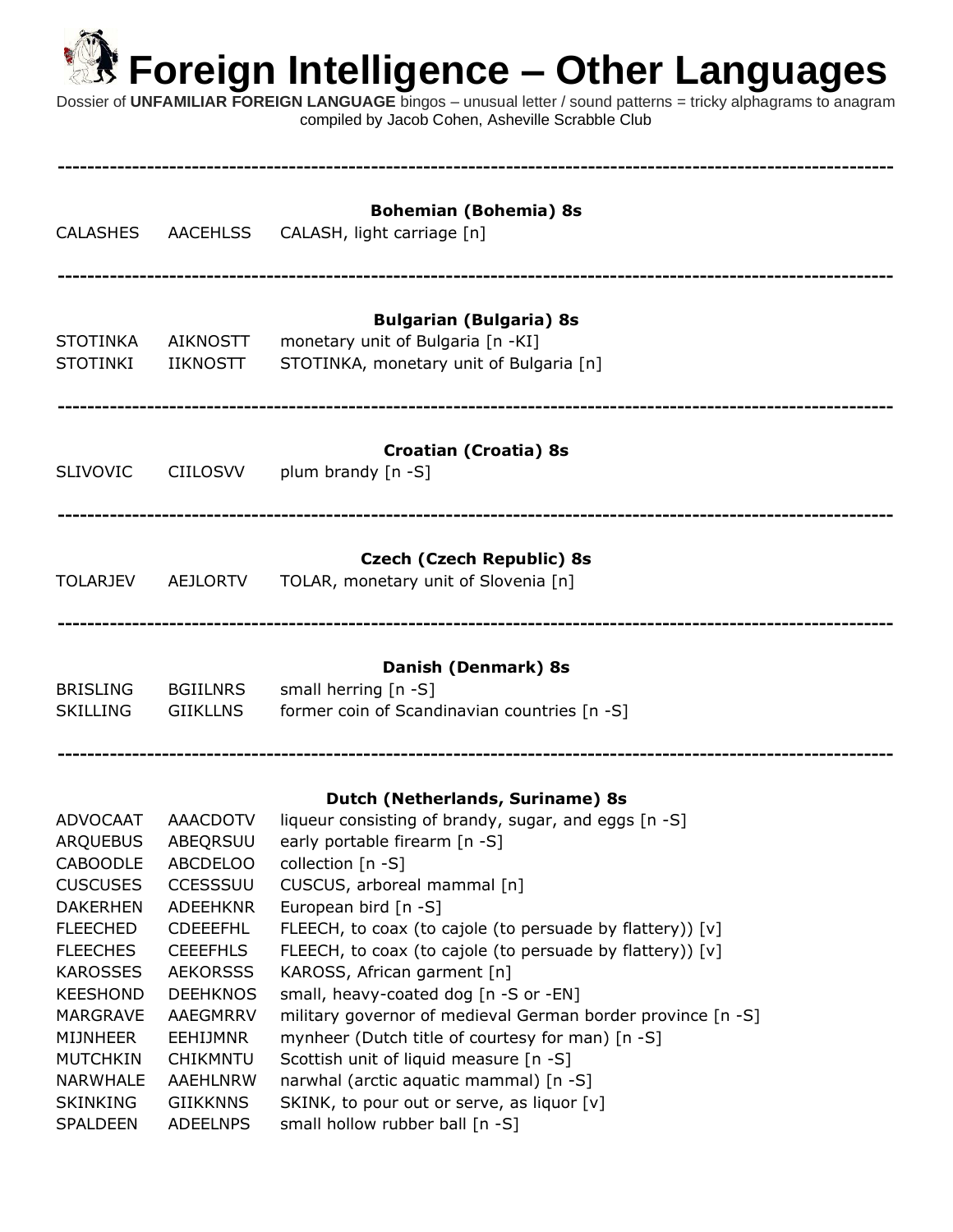Dossier of **UNFAMILIAR FOREIGN LANGUAGE** bingos – unusual letter / sound patterns = tricky alphagrams to anagram compiled by Jacob Cohen, Asheville Scrabble Club

| <b>SPILIKIN</b>   | IIIKLNPS | strip of wood used in game $[n -S]$    |
|-------------------|----------|----------------------------------------|
| WAMMUSES AEMMSSUW |          | WAMMUS, wamus (heavy outer jacket) [n] |
| WAMPUSES AEMPSSUW |          | WAMPUS, wamus (heavy outer jacket) [n] |
| WISEACRE          | ACEEIRSW | pretentiously wise person [n -S]       |

### **Finnish (Finland) 8s**

**----------------------------------------------------------------------------------------------------------------**

**----------------------------------------------------------------------------------------------------------------**

SAUNAING AAGINNSU SAUNA, to take dry heat bath [v]

#### **German (Germany, Austria, and Switzerland) 8s**

| <b>ABSEILED</b> | <b>ABDEEILS</b> | ABSEIL, to rappel (to descend from steep height by means of rope) [v]                                               |
|-----------------|-----------------|---------------------------------------------------------------------------------------------------------------------|
| <b>ABSEILER</b> | ABEEILRS        | one that abseils (to rappel (to descend from steep height by means of rope)) [n -S]                                 |
| AMELCORN        | <b>ACELMNOR</b> | variety of wheat [n -S]                                                                                             |
| <b>ANSATZES</b> | <b>AAENSSTZ</b> | ANSATZ, possible solution [n]                                                                                       |
| <b>ATHELING</b> | <b>AEGHILNT</b> | Anglo-Saxon prince or nobleman [n -S]                                                                               |
| <b>BACALHAU</b> | AAABCHLU        | baccala (codfish (marine food fish) [n -S]                                                                          |
| <b>BANTLING</b> | ABGILNNT        | very young child [n -S]                                                                                             |
| <b>BARGHEST</b> | <b>ABEGHRST</b> | goblin (evil or mischievous creature) [n -S]                                                                        |
| <b>BARGUEST</b> | ABEGRSTU        | barghest (goblin (evil or mischievous creature)) [n -S]                                                             |
| <b>BAROUCHE</b> | ABCEHORU        | type of carriage (wheeled horse-drawn vehicle) [n -S]                                                               |
| <b>BLITZING</b> | <b>BGIILNTZ</b> | BLITZ, to subject to sudden attack [v]                                                                              |
| <b>BOEHMITE</b> | <b>BEEHIMOT</b> | mineral $[n - S]$                                                                                                   |
| <b>BOLLIXED</b> | <b>BDEILLOX</b> | BOLLIX, to bungle (to work, make, or do clumsily) [v]                                                               |
| <b>BOLLIXES</b> | <b>BEILLOSX</b> | BOLLIX, to bungle (to work, make, or do clumsily) [v]                                                               |
| <b>BOLLOCKS</b> | <b>BCKLLOOS</b> | offensive word [n]                                                                                                  |
| <b>BOLLOXED</b> | <b>BDELLOOX</b> | BOLLOX, to bollix (to bungle (to work, make, or do clumsily)) [v]                                                   |
| <b>BOLLOXES</b> | <b>BELLOOSX</b> | BOLLOX, to bollix (to bungle (to work, make, or do clumsily)) [v]                                                   |
| <b>BONSPELL</b> | <b>BELLNOPS</b> | bonspiel (curling match or tournament) [n -S]                                                                       |
| <b>BONSPIEL</b> | <b>BEILNOPS</b> | curling match or tournament [n -S]                                                                                  |
| <b>BUHLWORK</b> | <b>BHKLORUW</b> | buhl (style of furniture decoration) [n -S]                                                                         |
| <b>BURGRAVE</b> | ABEGRRUV        | German nobleman [n -S]                                                                                              |
| <b>CALCSPAR</b> | <b>AACCLPRS</b> | calcite (mineral (naturally occurring inorganic substance having characteristic set of physical properties)) [n -S] |
| <b>CEORLISH</b> | <b>CEHILORS</b> | CEORL, freeman of low birth [adj]                                                                                   |
| <b>CHRISMON</b> | <b>CHIMNORS</b> | Christian monogram [n -S or -MA]                                                                                    |
| <b>DUMMKOPF</b> | <b>DFKMMOPU</b> | dolt [n -S]                                                                                                         |
| <b>ERSATZES</b> | <b>AEERSSTZ</b> | ERSATZ, substitute [n]                                                                                              |
| <b>ESPIEGLE</b> | <b>EEEGILPS</b> | playful [adj]                                                                                                       |
| <b>FAHLBAND</b> | <b>AABDFHLN</b> | band or stratum of rock impregnated with metallic sulfides [n -S]                                                   |
| <b>FAUBOURG</b> | ABFGORUU        | suburb [n -S]                                                                                                       |
| <b>FELDSHER</b> | <b>DEEFLHRS</b> | medical worker in Russia [n -S]                                                                                     |
| <b>FLICHTER</b> | <b>CEFHILRT</b> | to flicker (to move waveringly) [v -ED, -ING, -S]                                                                   |
| <b>FLYSCHES</b> | <b>CEFHLSSY</b> | FLYSCH, sandstone deposit [n]                                                                                       |
| <b>FOOSBALL</b> | <b>ABFLLOOS</b> | table game resembling soccer [n -S]                                                                                 |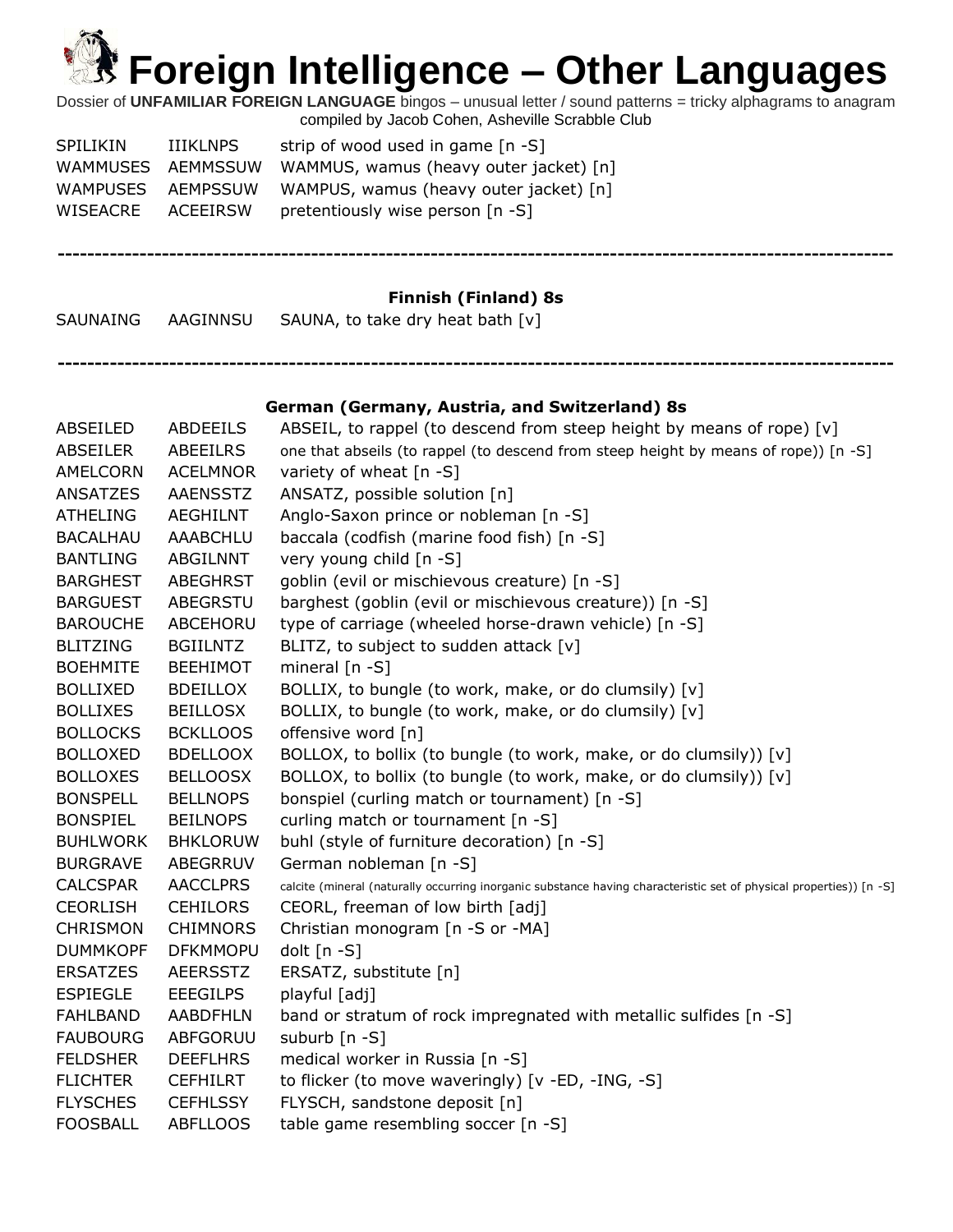Dossier of **UNFAMILIAR FOREIGN LANGUAGE** bingos – unusual letter / sound patterns = tricky alphagrams to anagram compiled by Jacob Cohen, Asheville Scrabble Club

| <b>FRAULEIN</b> | AEFILNRU        | German governess [n -S]                                                             |
|-----------------|-----------------|-------------------------------------------------------------------------------------|
| <b>FUGLEMAN</b> | AEFGLMNU        | leader [n -MEN]                                                                     |
| <b>GASTHAUS</b> | AAGHSSTU        | small hotel in Germany [n -ES or -ER]                                               |
| <b>GLUHWEIN</b> | <b>EGHILNUW</b> | wine flavored with spices [n -S]                                                    |
| <b>GROSCHEN</b> | <b>CEGHNORS</b> | formerly used Austrian coin [n GROSCHEN]                                            |
| <b>HAUSFRAU</b> | <b>AFAHRSUU</b> | housewife [n -S, -EN]                                                               |
| <b>HEUCHERA</b> | ACEEHHRU        | North American plant [n -S]                                                         |
| <b>HORNFELS</b> | <b>EFHLNORS</b> | silicate rock [n HORNFELS]                                                          |
| <b>INFOBAHN</b> | ABFHINNO        | electronic communication network [n -S]                                             |
| <b>JUMARING</b> | AGIJMNRU        | JUMAR, to climb with ropes using type of clamp [v]                                  |
| <b>JUMARRED</b> | ADEJMRRU        | JUMAR, to climb with ropes using type of clamp [v]                                  |
| <b>KAISERIN</b> | AEIIKNRS        | kaiser's (emperor) wife [n -S]                                                      |
| <b>KIRSCHES</b> | <b>CEHIKRSS</b> | KIRSCH, kind of brandy [n]                                                          |
| <b>KITSCHES</b> | <b>CEHIKSST</b> | KITSCH, garish art or literature [n]                                                |
| <b>KLATCHES</b> | <b>ACEHKLST</b> | KLATCH, social gathering                                                            |
| <b>KOHLRABI</b> | ABHIKLOR        | variety of cabbage [n -ES]                                                          |
| <b>KREUTZER</b> | <b>EEKRRTUZ</b> | former monetary unit of Austria [n -S]                                              |
| <b>KRUMHORN</b> | <b>HKMNORRU</b> | crumhorn (double-reed woodwind instrument) [n -S]                                   |
| LANGLAUF        | AAFGLLNU        | cross-country ski run [n -S]                                                        |
| <b>MELODEON</b> | <b>DEELMNOO</b> | small accordion (bellows-driven musical instrument) [n -S]                          |
| <b>MENSCHEN</b> | <b>CEEHMNNS</b> | MENSCH, admirable person [n]                                                        |
| <b>MENSCHES</b> | <b>CEEHMNSS</b> | MENSCH, admirable person [n]                                                        |
| MYXAMEBA        | AABEMMXY        | slime mold that resembles amoeba [n -ES, -S]                                        |
| <b>NOUMENON</b> | <b>EMNNNOOU</b> | object of intellectual intuition [n -NA]                                            |
| <b>ORNITHES</b> | EHINORST        | ORNIS, avifauna (bird life of particular region) [n]                                |
| ORNITHIC        | <b>CHIINORT</b> | pertaining to birds [adj]                                                           |
| <b>OSNABURG</b> | ABGNORSU        | cotton fabric [n -S]                                                                |
| PFENNIGE        | <b>EEFGINNP</b> | PFENNIG, formerly used bronze coin of Germany [n]                                   |
| <b>ROENTGEN</b> | <b>EEGNNORT</b> | unit of radiation dosage [n -S]                                                     |
| <b>ROORBACH</b> | <b>ABCHOORR</b> | roorback (false story used for political advantage [n -S]                           |
| <b>ROORBACK</b> | <b>ABCKOORR</b> | false story used for political advantage [n -S]                                     |
| <b>SASTRUGA</b> | AAGRSSTU        | ridge of snow formed by wind in polar regions [n -GI]                               |
| <b>SCHILLER</b> | <b>CEHILLRS</b> | brownish luster occurring on certain minerals [n -S]                                |
| <b>SCHLEPPY</b> | <b>CEHLPPSY</b> | shabby, run down [adj -PIER, -PIEST]                                                |
| <b>SCHLIERE</b> | <b>CEEHILRS</b> | small streak in igneous rock [n -N]                                                 |
| <b>SCHMELZE</b> | <b>CEEHLMSZ</b> | type of decorative glass [n -S]                                                     |
| <b>SCHNAPPS</b> | <b>ACHNPPSS</b> | strong liquor [n SCHNAPPS or -ES]                                                   |
| <b>SCHNECKE</b> | <b>CCEEHKNS</b> | sweet roll [n -N]                                                                   |
| <b>SCHNOZES</b> | <b>CEHNOSSZ</b> | SCHNOZ, nose [n]                                                                    |
| <b>SCHUSSED</b> | <b>CDEHSSSU</b> | SCHUSS, to make fast, straight run in skiing [v]                                    |
| <b>SCHUSSER</b> | <b>CEHRSSSU</b> | one that schusses (to make fast, straight run in skiing) [n -S]                     |
| <b>SCHUSSES</b> | <b>CEHSSSSU</b> | SCHUSS, to make fast, straight run in skiing [v]                                    |
| <b>SHENDING</b> | <b>DEGHINNS</b> | SHEND, to disgrace (to bring shame or discredit upon) [v]                           |
| <b>SHLEPPER</b> | <b>EEHLPPRS</b> | one that schleps (to lug or drag) [n -S]                                            |
| <b>SHMALTZY</b> | <b>AHLMSTYZ</b> | schmaltzy (characterized by schmaltz (excessive sentimentality) [adj -ZIER, -ZIEST] |
| <b>SHTUMMER</b> | <b>EHMMRSTU</b> | SHTUM, silent, uncommunicative [adj]                                                |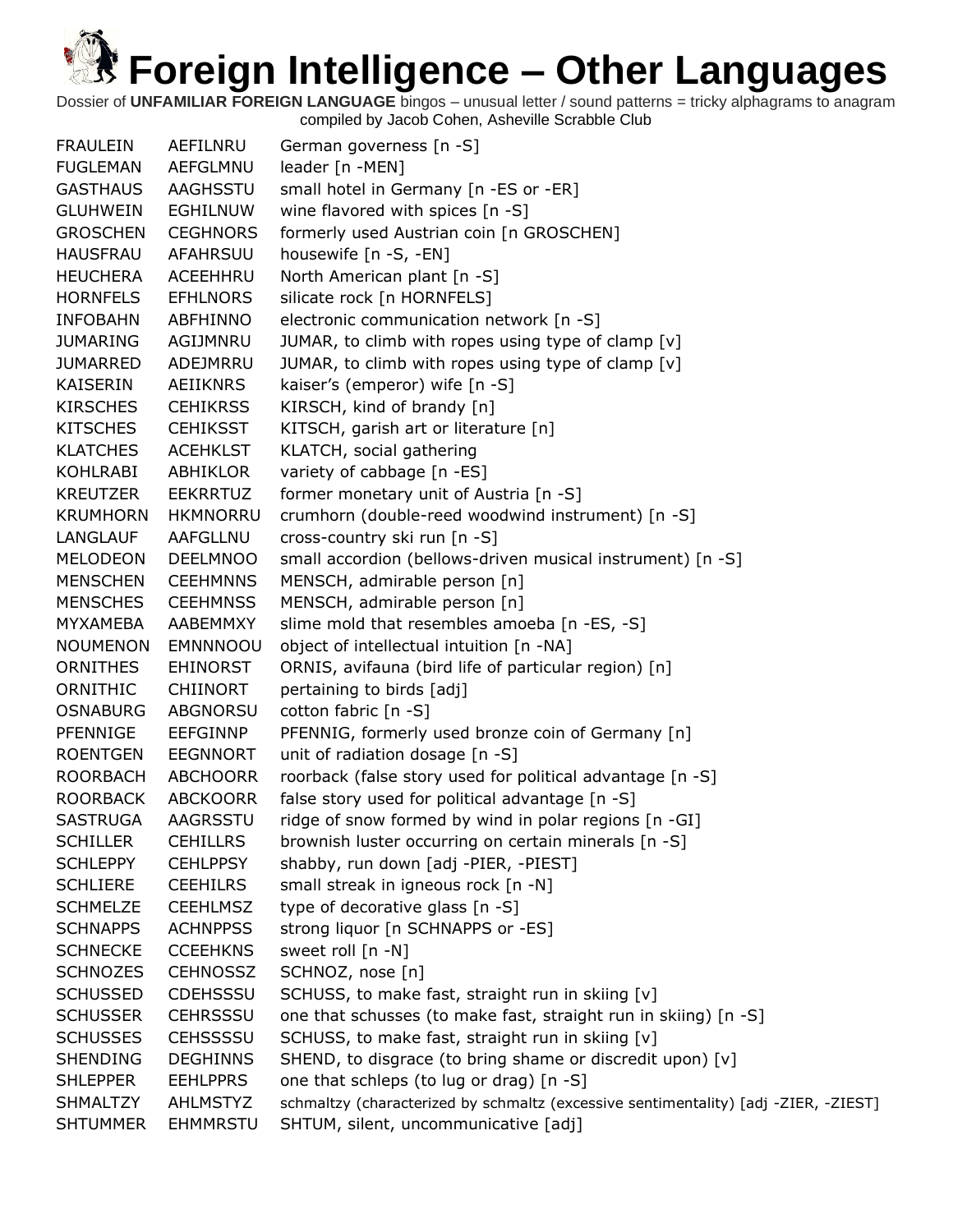Dossier of **UNFAMILIAR FOREIGN LANGUAGE** bingos – unusual letter / sound patterns = tricky alphagrams to anagram compiled by Jacob Cohen, Asheville Scrabble Club

| <b>SITZMARK</b> | AIKMRSTZ        | mark left in snow by skier who has fallen [n -S]                                                          |
|-----------------|-----------------|-----------------------------------------------------------------------------------------------------------|
| SMARAGDE        | <b>AADEGMRS</b> | smaragd (emerald) $[n -S]$                                                                                |
| <b>SPAETZLE</b> | <b>AEELPSTZ</b> | tiny dumpling $[n - S]$                                                                                   |
| <b>SPIELING</b> | <b>EGIILNPS</b> | SPIEL, to talk at length [v]                                                                              |
| <b>STREUSEL</b> | <b>EELRSSTU</b> | topping for coffee cakes [n -S]                                                                           |
| <b>TAIGLACH</b> | AACGHILT        | teiglach (confection consisting of balls of dough boiled in honey [n TAIGLACH]                            |
| <b>TEIGLACH</b> | <b>ACEGHILT</b> | confection consisting of balls of dough boiled in honey [n TEIGLACH]                                      |
| <b>VERBOTEN</b> | <b>BEENORTV</b> | forbidden [adj]                                                                                           |
| WAINSCOT        | ACINOSTW        | to line walls of with wooden paneling [v -ED, -TTED -ING, -TTING, -S]                                     |
| WEDELING        | DEEGIL NW       | WEDEL, to perform wedeln (skiing technique)                                                               |
| WEREGILD        | <b>DEEGILRW</b> | wergeld (price paid for taking of man's life in Anglo-Saxon law [n -S]                                    |
| <b>WURTZITE</b> | EIRTTUWZ        | mineral (naturally occurring inorganic substance having characteristic set of physical properties) [n -S] |
| ZUGZWANG        | AGGNUWZZ        | situation in chess that forces disadvantageous move [n -S]                                                |
| ZWIEBACK        | ABCEIKWZ        | sweetened bread [n -S]                                                                                    |
|                 |                 |                                                                                                           |

**Hindi / Sanskrit (India, South Asia) 8s**

| AMADAVAT        | <b>AAAADMTV</b> | Asian songbird [n -S]                                                                       |
|-----------------|-----------------|---------------------------------------------------------------------------------------------|
| AMBARIES        | AABEIMRS        | AMBARY, East Indian plant [n]                                                               |
| <b>ASHTANGA</b> | <b>AAAGHNST</b> | type of yoga (Hindu philosophy involving physical and mental disciplines) [n -S]            |
| ASTHANGA        | AAAGHNST        | ashtanga (type of yoga (Hindu philosophy involving physical and mental disciplines)) [n -S] |
| <b>AVADAVAT</b> | AAAADTVV        | small songbird $[n -S]$                                                                     |
| <b>AYURVEDA</b> | AADERUVY        | Hindu system of medicine [n -S]                                                             |
| <b>BHEESTIE</b> | <b>BEEEHIST</b> | bheesty (water carrier) [n -S]                                                              |
| <b>BHELPURI</b> | <b>BEHILPRU</b> | dish of rice, spices, and chutney $[n - S]$                                                 |
| <b>CHAMPACA</b> | <b>AAACCHMP</b> | champak (East Indian tree) [n -S]                                                           |
| <b>CHAPATTI</b> | AACHIPTT        | chapatti (unleavened bread of India) [n -S]                                                 |
| <b>CUTCHERY</b> | <b>CCEHRTUY</b> | judicial office in India [n -RIES]                                                          |
| <b>DHOOLIES</b> | <b>DEHILOOS</b> | DHOOLY, dooly (stretcher for sick or wounded) [n]                                           |
| <b>GHARRIES</b> | <b>AEGHIRRS</b> | GHARRY, carriage used in India [n]                                                          |
| <b>GHERAOED</b> | ADEEGHOR        | GHERAO, to coerce by physical means [v]                                                     |
| <b>GHERAOES</b> | <b>AEEGHORS</b> | GHERAO, to coerce by physical means [v]                                                     |
| <b>GINGELEY</b> | <b>EEGGILNY</b> | gingelly (sesame seed or its oil) [n -S]                                                    |
| GINGELLI        | EGGIILLN        | gingelly (sesame seed or its oil) [n -S]                                                    |
| <b>GINGELLY</b> | <b>EGGILLNY</b> | sesame seed or its oil [n -LIES]                                                            |
| <b>GINGILLI</b> | <b>GGIIILLN</b> | gingelly (sesame seed or its oil) [n -S]                                                    |
| <b>GOLCONDA</b> | <b>ACDGLNOO</b> | source of great wealth $[n -S]$                                                             |
| <b>GURDWARA</b> | AADGRRUW        | Sikh temple [n -S]                                                                          |
| <b>JAGGHERY</b> | <b>AEGGHJRY</b> | jaggery (coarse, dark sugar) [n -RIES]                                                      |
| <b>KAMEEZES</b> | AEEEKMSZ        | KAMEEZ, long tunic worn by some people of India [n]                                         |
| <b>KEDGEREE</b> | <b>DEEEEGKR</b> | food in India [n -S]                                                                        |
| MAHARANI        | AAAHIMNR        | wife of maharaja (king or prince in India) [n -S]                                           |
| MEMSAHIB        | ABEHIMMS        | European woman living in colonial India [n -S]                                              |
| <b>NAINSOOK</b> | <b>AIKNNOOS</b> | cotton fabric [n -S]                                                                        |
| <b>NAUTCHES</b> | <b>ACEHNSTU</b> | NAUTCH, dancing exhibition in India [n]                                                     |
|                 |                 |                                                                                             |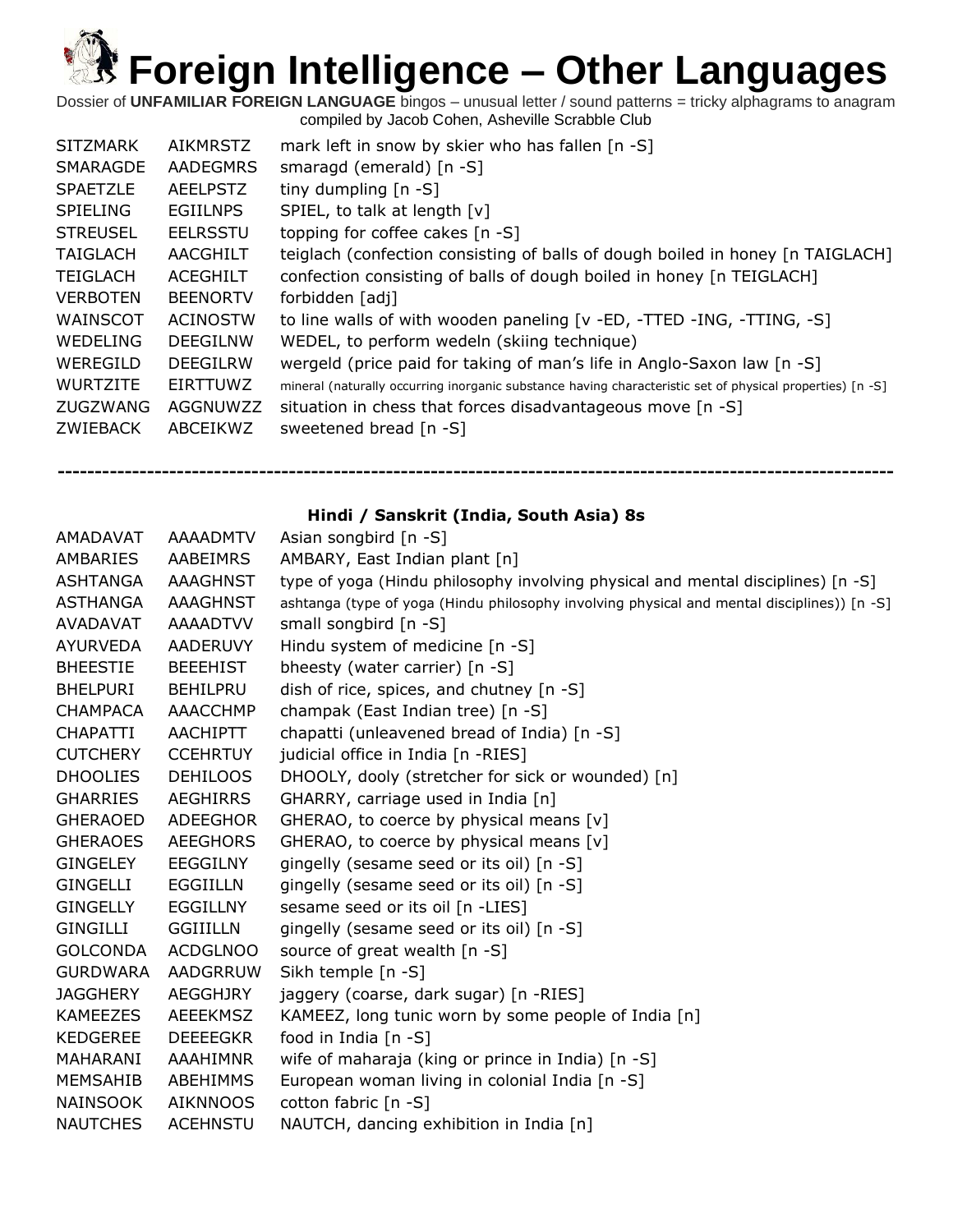Dossier of **UNFAMILIAR FOREIGN LANGUAGE** bingos – unusual letter / sound patterns = tricky alphagrams to anagram compiled by Jacob Cohen, Asheville Scrabble Club

| <b>RAMTILLA</b><br>ramtil (tropical plant) [n -S]<br>AAILLMRT<br>REMAN, to furnish with fresh supply of men [v]<br><b>REMANNED</b><br><b>ADEEMNNR</b><br>SAMSARA, cycle of birth, death, and rebirth in Buddhism [adj]<br>SAMSARIC<br>AACIMRSS<br>Hindu purification ceremony [n -S]<br>SAMSKARA<br><b>AAAKMRSS</b><br>SANNYASI<br>AAINNSSY<br>Hindu monk $[n -S]$<br>fabric made from wool of chiru (Tibetan antelope) [n -ES]<br><b>SHATOOSH</b><br>AHHOOSST<br><b>SHIKAREE</b><br><b>AEEHIKRS</b><br>big game hunter $[n - S]$<br><b>SHROFFED</b><br><b>DEFFHORS</b><br>SHROFF, to test genuineness of, as coin [v]<br><b>STRAMASH</b><br><b>AAHMRSST</b><br>uproar $[n - ES]$<br>SVARAJ, Swaraj (self-government in British India) [n]<br><b>SVARAJES</b><br>AAEJRSSV | PARCHISI<br><b>POPPADOM</b><br><b>POPPADUM</b><br><b>PUGGAREE</b><br><b>PUGGRIES</b><br><b>PUNDITIC</b> | AADMPPPU<br><b>ACHIIPRS</b><br><b>ADMOOPPP</b><br>ADMOPPPU<br>AEEGGPRU<br><b>EGGIPRSU</b><br><b>CDIINPTU</b> | papadum (thin, crisp bread of India) [n -S]<br>pachisi (board game of India) [n -S]<br>papadum (thin, crisp bread of India) [n -S]<br>papadum (thin, crisp bread of India) [n -S]<br>pugree (cloth band wrapped around hat) [n -S]<br>PUGGRY, pugree (cloth band wrapped around hat) [n]<br>PUNDIT, Hindu scholar [adj] |  |
|---------------------------------------------------------------------------------------------------------------------------------------------------------------------------------------------------------------------------------------------------------------------------------------------------------------------------------------------------------------------------------------------------------------------------------------------------------------------------------------------------------------------------------------------------------------------------------------------------------------------------------------------------------------------------------------------------------------------------------------------------------------------------|---------------------------------------------------------------------------------------------------------|--------------------------------------------------------------------------------------------------------------|-------------------------------------------------------------------------------------------------------------------------------------------------------------------------------------------------------------------------------------------------------------------------------------------------------------------------|--|
| AAEJRSSW<br>SWARAJ, self-government in British India [n]<br><b>SWARAJES</b>                                                                                                                                                                                                                                                                                                                                                                                                                                                                                                                                                                                                                                                                                               |                                                                                                         |                                                                                                              |                                                                                                                                                                                                                                                                                                                         |  |

#### **Hungarian (Hungary) 8s**

**----------------------------------------------------------------------------------------------------------------**

| <b>CIMBALOM</b>   | ABCILMMO        | Hungarian dulcimer                                                    |
|-------------------|-----------------|-----------------------------------------------------------------------|
| KOMONDOR          | DKMNOOOR        | large, shaggy-coated dog $[n - S - ROK, or -ROCK]$                    |
| KUVASZOK          | AKKOSUVZ        | KUVASZ, large dog having white coat [n]                               |
| PAPRIKAS          | AAIKPPRS        | PAPRIKA, seasoning made from red peppers [n] / Hungarian stew [n -ES] |
| <b>SHACKOES</b>   | <b>ACEHKOSS</b> | SHACKO, shako (type of military hat) [n]                              |
| SOUTACHE ACEHOSTU |                 | flat, narrow braid $[n -S]$                                           |
|                   |                 |                                                                       |

**Indigenous Languages (Various Countries / Regions / Tribes) 8s**

| ARAPAIMA        | AAAAIMPR        | large food fish (Tupi) [n -S]                            |
|-----------------|-----------------|----------------------------------------------------------|
| <b>ATAMASCO</b> | <b>AAACMOST</b> | flowering plant (Powhatan) $[n -S]$                      |
| CACOMIXL        | ACCILMOX        | raccoon-like mammal (Nahautl) [n -S]                     |
| <b>CAPOEIRA</b> | <b>AACEIOPR</b> | Brazilian dance (Tupi) [n -S]                            |
| <b>CAPYBARA</b> | AAABCPRY        | large rodent (Tupi) [n -S]                               |
| CARACARA        | <b>AAAACCRR</b> | large hawk $[n -S]$                                      |
| <b>CARCAJOU</b> | AACCJORU        | carnivorous mammal (Algonquian) [n -S]                   |
| <b>CARNAUBA</b> | AAABCNRU        | palm tree (Tupi) [n -S]                                  |
| <b>CAYENNED</b> | <b>ACDEENNY</b> | CAYENNE, hot seasoning (Tupi) [adj]                      |
| <b>CHECHAKO</b> | <b>ACCEHHKO</b> | newcomer (Chinook) [n -S]                                |
| <b>CHIPOTLE</b> | <b>CEHILOPT</b> | smoked and dried jalapeno pepper (Nahuatl) [n -S]        |
| <b>CHURINGA</b> | ACGHINRU        | scared object of Australian Aboriginals (Arremte) [n -S] |
| <b>CONEPATL</b> | <b>ACELNOPT</b> | conepate (skunk) (Nahuatl) [n -S]                        |
| <b>COOLABAH</b> | <b>AABCHLOO</b> | Australian gum tree (Kamilaroi) [n -S]                   |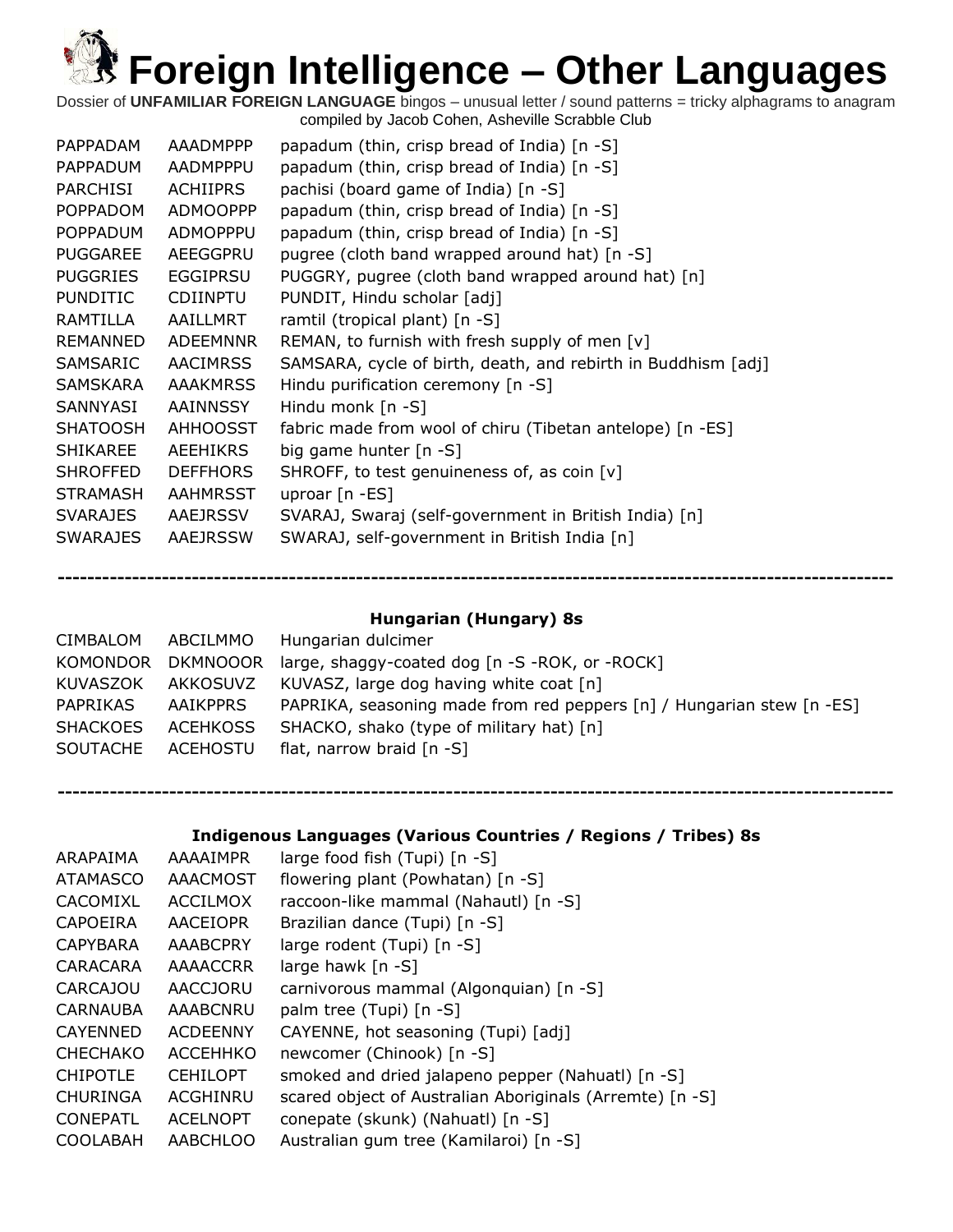Dossier of **UNFAMILIAR FOREIGN LANGUAGE** bingos – unusual letter / sound patterns = tricky alphagrams to anagram compiled by Jacob Cohen, Asheville Scrabble Club

| <b>COOLIBAH</b> | <b>ABCHILOO</b> | coolabah (Australian gum tree) (Kamilaroi) [n -S]                 |
|-----------------|-----------------|-------------------------------------------------------------------|
| COUMAROU        | <b>ACMOORUU</b> | seed of tropical tree (Tupi) [n -S]                               |
| <b>DAISHIKI</b> | ADHIIIKS        | dashiki (African tunic) (Yoruba) [n -S]                           |
| <b>DEMERARA</b> | AADEEMRR        | coarse light-brown sugar (Arawak) [n -S]                          |
| <b>DEMERARA</b> | <b>AADEEMRR</b> | coarse light-brown sugar (Guyanese Creole) [n -S]                 |
| <b>DONNIKER</b> | <b>DEIKNNOR</b> | bathroom or privy (Australian slang) [n -S]                       |
| <b>EULACHAN</b> | <b>AACEHLNU</b> | eulachon (marine food fish) (Chinook) [n -S]                      |
| <b>EULACHON</b> | <b>ACEHLNOU</b> | marine food fish (Chinook) [n -S]                                 |
| <b>HONGIING</b> | <b>GGHIINNO</b> | HONGI, to greet another by pressing noses together (Maori) [v]    |
| <b>HUISACHE</b> | <b>ACEHHISU</b> | flowering plant (Nahautl or Aztec) [n -S]                         |
| <b>INUKSHUK</b> | <b>HIKKNSUU</b> | figure of human made of stones (Inuit) [n -S]                     |
| <b>INUKSUIT</b> | <b>IIKNSTUU</b> | INUKSUK, inukshuk (figure of human made of stones) (Inuit) [n]    |
| <b>JUNGLIST</b> | <b>GIJLNSTU</b> | performer of style of fast dance music [n -S]                     |
| <b>KABLOONA</b> | <b>AABKLNOO</b> | person who is not Inuit (Inuktitut) [n -S or -T]                  |
| <b>KAMAAINA</b> | AAAAIKMN        | longtime resident of Hawaii (Hawaiian) [n -S]                     |
| <b>KAMAAINA</b> | AAAAIKMN        | longtime resident of Hawaii (Hawaiian) [n -S]                     |
| <b>KANGAROO</b> | <b>AAGKNOOR</b> | Australian mammal (Guugu Yimithir) [n -S]                         |
| KATCHINA        | AACHIKNT        | kachina (ancestral spirit) (Hopi) [n -S]                          |
| KAVAKAVA        | <b>AAAAKKVV</b> | kava (tropical shrub) (Tongan) [n -S]                             |
| <b>KOUMISES</b> | <b>EIKMOSSU</b> | KOUMIS, koumiss (beverage made from camel's milk) (Tatar) [n]     |
| <b>KOUMYSES</b> | <b>EKMOSSUY</b> | KOUMYS, koumiss (beverage made from camel's milk) (Tatar) [n]     |
| <b>KUMISSES</b> | <b>EIKMSSSU</b> | KUMISS, koumiss (beverage made from camel's milk) (Tatar) [n]     |
| LAVALAVA        | AAAALLVV        | Polynesian garment (Samoan) [n -S]                                |
| <b>LIMBOING</b> | <b>BGIILMNO</b> | LIMBO, to perform West Indian dance [v]                           |
| MAHIMAHI        | AAHHIIMM        | food fish in Hawaii (Hawaiian) [n -S]                             |
| MALEMIUT        | AEILMMTU        | malamute (Alaskan sled dog) (Inuit) [n -S]                        |
| MALIHINI        | AHIIILMN        | newcomer to Hawaii (Hawaiian) [n -S]                              |
| <b>MAMATEEK</b> | <b>AAEEKMMT</b> | type of wigwam (Native American dwelling) (Beothuk) [n -S]        |
| <b>MANDIOCA</b> | AACDIMNO        | manioc (tropical plant) (Tupi) [n -S]                             |
| <b>MANGABEY</b> | AABEGMNY        | long-tailed monkey (Madagascar) [n -S]                            |
| <b>MBAQANGA</b> | AAABGMNQ        | South African dance music (Zulu) [n -S]                           |
| <b>MENHADEN</b> | <b>ADEEHMNN</b> | marine fish (Algonquian) [n -S]                                   |
| <b>MUCKLUCK</b> | <b>CCKKLMUU</b> | mukluk (soft boot worn by Inuits) (Yupik) [n -S]                  |
| <b>MULLOWAY</b> | <b>ALLMOUWY</b> | kabeljou (large food fish) (Aboriginal of South Australia) [n -S] |
| MUSQUASH        | AHMQSSUU        | muskrat (aquatic rodent (Algonquian) [n -ES]                      |
| <b>OBEAHISM</b> | <b>ABEHIMOS</b> | use of obeah (form of sorcery of African origin) (Igbo) [n -S]    |
| <b>OOLACHAN</b> | <b>AACHLNOO</b> | eulachon (marine food fish) (Chinook) [n -S]                      |
| <b>OOLICHAN</b> | <b>ACHILNOO</b> | eulachon (marine food fish) (Chinook) [n -S]                      |
| <b>OUISTITI</b> | <b>IIIOSTTU</b> | South American monkey (imitative of its cry) [n -S]               |
| PAHOEHOE        | <b>AEEHHOOP</b> | smooth solidified lava (Hawaiian) [n -S]                          |
| PAPPADAM        | <b>AAADMPPP</b> | papadum (thin, crisp bread of India) (Tamil) [n -S]               |
| <b>PAPPOOSE</b> | <b>AEOOPPPS</b> | papoose (Native American baby) (Narragansett) [n -S]              |
| PEMMICAN        | <b>ACEIMMNP</b> | food prepared by Native Americans (Cree) [n -S]                   |
| PIRARUCU        | ACIPRRUU        | large food fish (Tupi) [n -S]                                     |
| POPPADOM        | <b>ADMOOPPP</b> | papadum (thin, crisp bread of India) (Tamil) [n -S]               |
| <b>POPPADUM</b> | ADMOPPPU        | papadum (thin, crisp bread of India) (Tamil) [n -S]               |
| <b>POTLACHE</b> | <b>ACEHLOPT</b> | potlach (ceremonial feast) (Chinook) [n -S]                       |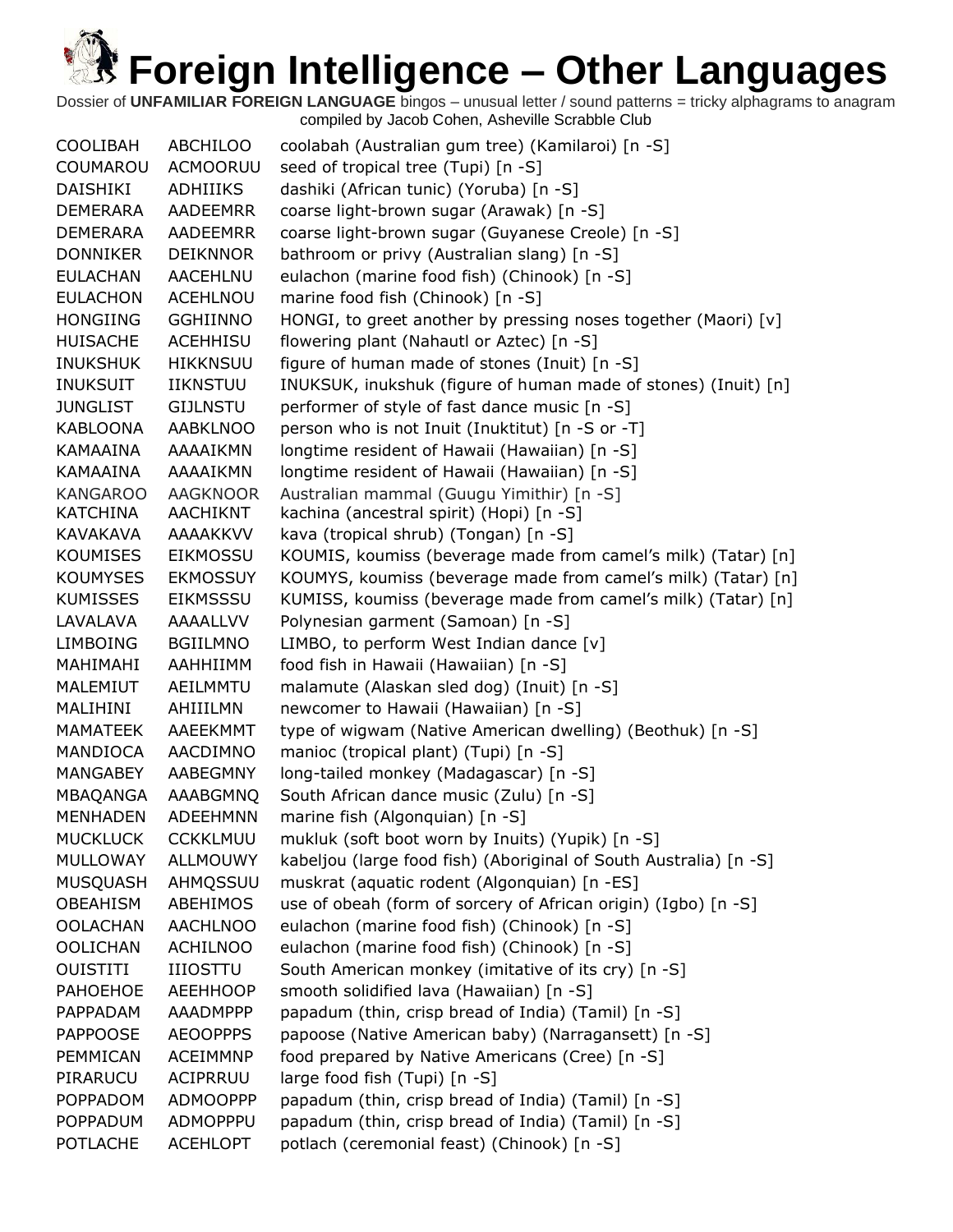Dossier of **UNFAMILIAR FOREIGN LANGUAGE** bingos – unusual letter / sound patterns = tricky alphagrams to anagram compiled by Jacob Cohen, Asheville Scrabble Club

| QUANDANG        | AADGNNQU        | quandong (Australian tree) (Wiradjuri) [n -S]                               |
|-----------------|-----------------|-----------------------------------------------------------------------------|
| QUANDONG        | ADGNNOQU        | Australian tree (Wiradjuri) [n -S]                                          |
| QUANTONG        | AGNNOQTU        | quandong (Australian tree) (Wiradjuri) [n -S]                               |
| QUILLAIA        | AAIILLQU        | quillai (evergreen tree) (Mapudungun) [n -S]                                |
| QUILLAJA        | AAIJLLQU        | quillai (evergreen tree) (Mapudungun) [n -S]                                |
| QUINZHEE        | <b>EEHINQUZ</b> | shelter made by hollowing out pile of snow (Slavey) [n -S]                  |
| QUINZIES        | EIINQSUZ        | QUINZIE, quinzhee (shelter made by hollowing out pile of snow) (Slavey) [n] |
| <b>RUBBABOO</b> | <b>ABBBOORU</b> | rubaboo (type of soup) (French & Algonquin) [n -S]                          |
| <b>SACHEMIC</b> | <b>ACCEHIMS</b> | SACHEM, Native American chief (Narragansett) [adj]                          |
| <b>SAGAMORE</b> | <b>AAEGMORS</b> | Algonquian Indian chief (Eastern Abnaki) [n -S]                             |
| SAGANASH        | <b>AAAGHNSS</b> | white man-Algonquian Indian term (Algonquian) [n -ES]                       |
| <b>SCUPPAUG</b> | <b>ACGPPSUU</b> | scup (marine food fish) (Narragansett) [n -S]                               |
| SHILINGI        | <b>GHIIILNS</b> | monetary unit of Tanzania (Swahili) [n SHILINGI]                            |
| <b>SHOEPACK</b> | <b>ACEHKOPS</b> | shoepac (waterproof boot) (Delaware) [n -S]                                 |
| <b>TEOSINTE</b> | <b>EEINOSTT</b> | annual grass (Nahuatl) [n -S]                                               |
| <b>TERRAPIN</b> | AEINPRRT        | North American tortoise (Algonquian) [n -S]                                 |
| <b>TOBOGGAN</b> | <b>ABGGNOOT</b> | to ride on long, narrow sled (Micmac) [v -ED, -ING, -S]                     |
| <b>TOMAHAWK</b> | <b>AAHKMOTW</b> | to strike with light ax (Algonquian) [v -ED, -ING, -S]                      |
| TRIMARAN        | AAIMNRRT        | sailing vessel (Tamil) [n -S]                                               |
| <b>TUCKAHOE</b> | <b>ACEHKOTU</b> | edible root of certain arums (Algonquian) [n -S]                            |
| <b>UINTAITE</b> | AEIINTTU        | variety of asphalt (Ute) [n -S]                                             |
| WAHCONDA        | AACDHNOW        | wakanda (supernatural force in Sioux beliefs) (Sioux) [n -S]                |
| WALLAROO        | <b>AALLOORW</b> | large kangaroo (Dharuk) [n -S]                                              |
| WANNIGAN        | AAGINNNW        | wanigan (supply chest used in logging camp) (Ojibwe) [n -S]                 |
| WARRAGAL        | AAAGLRRW        | warrigal (dingo (wild dog of Australia)) (Dharuk) [n -S]                    |
| WARRIGAL        | AAGILRRW        | dingo (wild dog of Australia) (Dharuk) [n -S]                               |
| ZIGGURAT        | <b>AGGIRTUZ</b> | ancient Babylonian temple tower (Akkadian) [n -S]                           |
| ZIKKURAT        | <b>AIKKRTUZ</b> | ziggurat (ancient Babylonian temple tower) (Akkadian) [n -S]                |
|                 |                 |                                                                             |

#### **Indonesian (Indonesia, Java) 8s**

**----------------------------------------------------------------------------------------------------------------**

| BATIKING | ABGIIKNT | BATIK, to dye fabric by particular process $[v]$     |
|----------|----------|------------------------------------------------------|
|          |          | MANUCODE ACDEMNOU bird of paradise (Javanese) [n -S] |

#### **Irish (Ireland) 8s**

| <b>BANJAXED</b> | <b>AABDEJNX</b> | BANJAX, to damage or ruin [v]          |
|-----------------|-----------------|----------------------------------------|
| <b>BANJAXES</b> | <b>AABEJNSX</b> | BANJAX, to damage or ruin [v]          |
| <b>BEGORRAH</b> | <b>ABEGHORR</b> | begorra (used as mild oath) [interj]   |
| <b>BROGUERY</b> | <b>BEGORRUY</b> | use of Irish accent [n -RIES]          |
| <b>BROGUISH</b> | <b>BGHIORSU</b> | resembling brogue (Irish accent) [adj] |
| <b>CLADDAGH</b> | <b>AACDDGHL</b> | ring designed with two hands [n -S]    |
| CRANNOGE        | <b>ACEGNNOR</b> | crannog (artificial island) [n -S]     |
| <b>CULCHIER</b> | <b>CCEHILRU</b> | CULCHIE, offensive word [adj]          |
|                 |                 |                                        |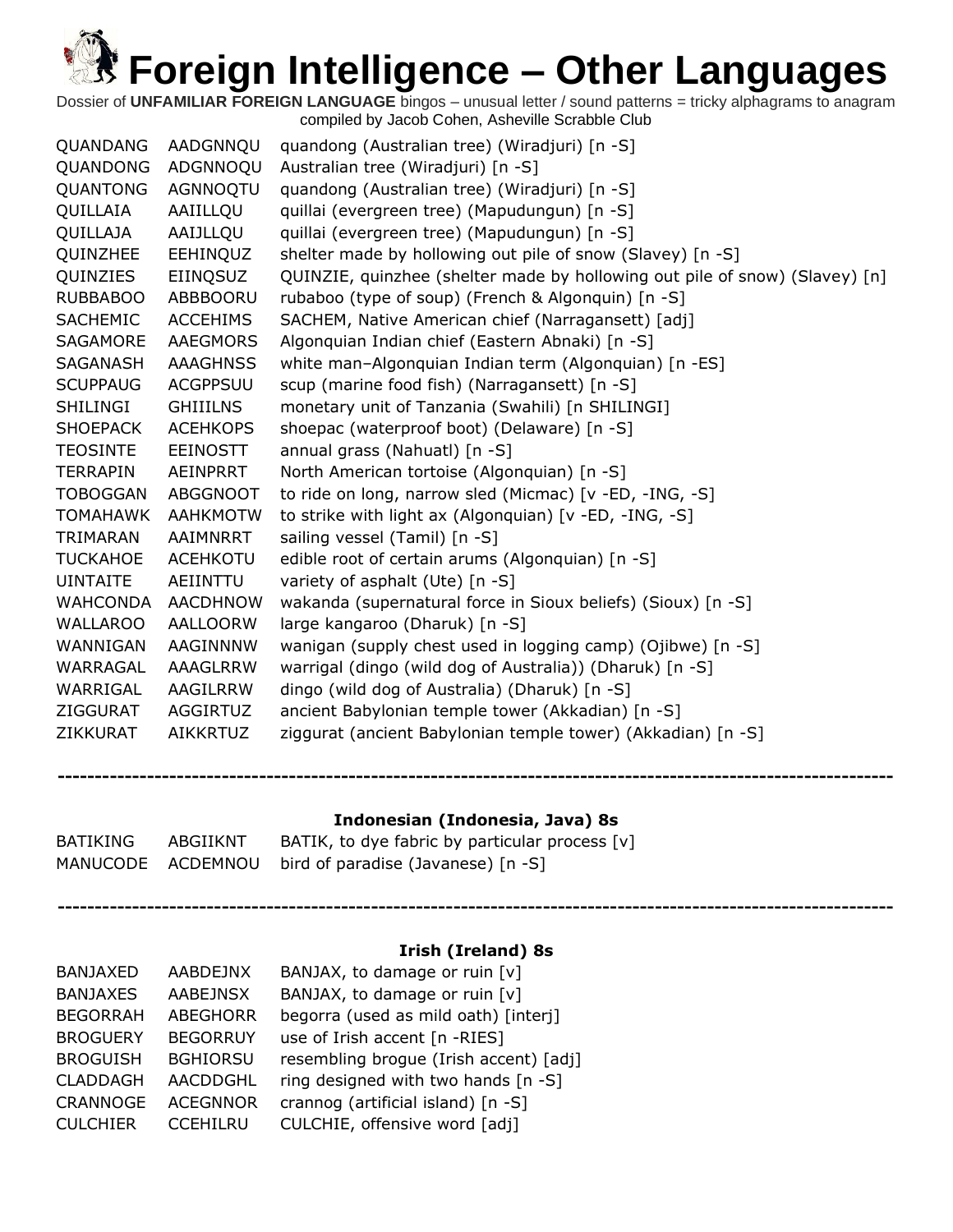Dossier of **UNFAMILIAR FOREIGN LANGUAGE** bingos – unusual letter / sound patterns = tricky alphagrams to anagram compiled by Jacob Cohen, Asheville Scrabble Club

| <b>DROUKING</b> | DGIKNORU        | DROUK, to drench (to wet thoroughly) [v]                                        |
|-----------------|-----------------|---------------------------------------------------------------------------------|
| <b>DRUIDESS</b> | <b>DDEIRSSU</b> | female druid [n -ES]                                                            |
| <b>DRUIDISM</b> | <b>DDIIMRSU</b> | religious system of druids $[n -S]$                                             |
| FALDERAL        | <b>AADEFLLR</b> | nonsense (behavior or language that is meaningless or absurd) [n -S]            |
| <b>FALDEROL</b> | ADEFLLOR        | falderal (nonsense (behavior or language that is meaningless or absurd)) [n -S] |
| MILESIAN        | AEIILMNS        | pertaining to native people of Ireland [adj]                                    |
| <b>MURPHIES</b> | <b>EHIMPRSU</b> | MURPHY, potato (edible tuber of cultivated plant) [n]                           |
| <b>OGHAMIST</b> | <b>AGHIMOST</b> | one who writes in ogham (Old Irish alphabet) [n -S]                             |
| OMADHAUN        | AADHMNOU        | foolish person $[n - S]$                                                        |
| PILCHARD        | <b>ACDHILPR</b> | small marine fish [n -S]                                                        |
| <b>PISHOGUE</b> | <b>EGHIOPSU</b> | evil spell $[n -S]$                                                             |
| <b>RAPPAREE</b> | AAEEPPRR        | plunderer [n -S]                                                                |
| SHILLALA        | AAHILLLS        | short, thick club [n -S]                                                        |
| <b>SLEEVEEN</b> | <b>EEEELNSV</b> | mischievous person $[n - S]$                                                    |
| <b>SPALPEEN</b> | <b>AEELNPPS</b> | rascal $[n - S]$                                                                |
| <b>STRAVAIG</b> | AAGIRSTV        | to stravage (to stroll) $[v - ED, -ING, -S]$                                    |
| <b>USQUABAE</b> | AABEQSUU        | usquebae (whiskey) $[n -S]$                                                     |
| <b>USQUEBAE</b> | ABEEQSUU        | whiskey $[n -S]$                                                                |

#### **Japanese (Japan) 8s**

| <b>HIRAGANA</b> | AAAGHINR        | Japanese cursive script [n -S]                                    |
|-----------------|-----------------|-------------------------------------------------------------------|
| <b>JINGKOES</b> | <b>EGIJKNOS</b> | JINGKO, gingko (ornamental tree) [n]                              |
| JIUJITSU        | <b>IIJJSTUU</b> | jujitsu (Japanese art of self-defense) [n -S]                     |
| <b>JIUJUTSU</b> | <b>IJJSTUUU</b> | jujitsu (Japanese art of self-defense) [n -S]                     |
| <b>KAKEMONO</b> | <b>AEKKMNOO</b> | Japanese scroll [n -S]                                            |
| KAKIEMON        | AEIKKMNO        | Japanese porcelain [n -S]                                         |
| KAMIKAZE        | AAEIKKMZ        | plane to be flown in suicide crash on target [n -S]               |
| KATAKANA        | AAAAKKNT        | Japanese syllabic symbol [n -S]                                   |
| KEIRETSU        | EEIKRSTU        | coalition of business groups in Japan [n -S]                      |
| KENDOIST        | <b>DEIKNOST</b> | one skilled in kendo (Japanese sport) [n -S]                      |
| KIRIGAMI        | AGIIIKMR        | Japanese art of folding paper [n -S]                              |
| MAKIMONO        | AIKMMNOO        | Japanese ornamental scroll [n -S]                                 |
| NINJUTSU        | <b>IJNNSTUU</b> | traditional Japanese method of spying [n -S]                      |
| <b>NUMCHUCK</b> | <b>CCHKMNUU</b> | nunchaku (Japanese weapon) [n -S]                                 |
| NUNCHAKU        | <b>ACHKNNUU</b> | Japanese weapon [n -S]                                            |
| PACHINKO        | <b>ACHIKNOP</b> | Japanese pinball game [n -S]                                      |
| SASANQUA        | AAANQSSU        | Japanese camellia [n -S]                                          |
| SAYONARA        | <b>AAANORSY</b> | goodby (goodbye (concluding remark or gesture at parting)) [n -S] |
| SHAMISEN        | <b>AEHIMNSS</b> | samisen (Japanese stringed instrument) [n -S]                     |
| SHIITAKE        | AEHIIKST        | dark Oriental mushroom [n -S]                                     |
| SHOGUNAL        | <b>AGHLNOSU</b> | SHOGUN, former military leader of Japan [adj]                     |
| SUKIYAKI        | <b>AIIKKSUY</b> | Japanese dish [n -S]                                              |
| TOKONOMA        | AKMNOOOT        | small alcove in Japanese house [n -S]                             |
| YAKITORI        | AIIKORTY        | marinated chicken pieces on skewers [n -S]                        |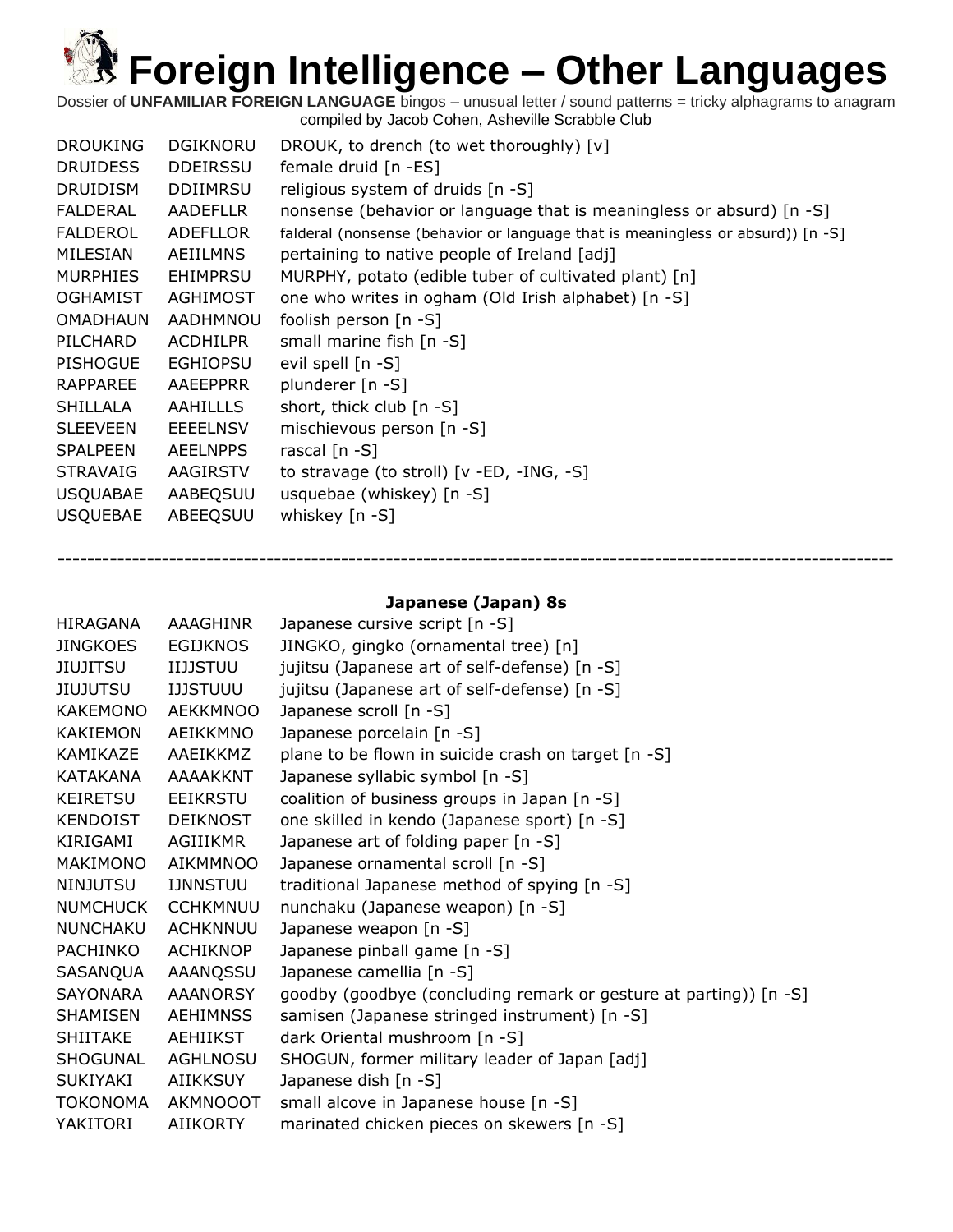Dossier of **UNFAMILIAR FOREIGN LANGUAGE** bingos – unusual letter / sound patterns = tricky alphagrams to anagram compiled by Jacob Cohen, Asheville Scrabble Club

YOKOZUNA AKNOOUYZ champion Sumo wrestler [n -S] ZAIBATSU AABISTUZ powerful family combine in Japan [n ZAIBATSU]

**----------------------------------------------------------------------------------------------------------------**

#### **Korean (Korea) 8s**

BIBIMBAP ABBBIIMP Korean rice dish [n -S]

**----------------------------------------------------------------------------------------------------------------**

#### **Malay (Malaysia) 8s**

| <b>CATECHIN</b> | ACCEHINT        | chemical used in dyeing [n -S]      |
|-----------------|-----------------|-------------------------------------|
| <b>CATECHOL</b> | <b>ACCEHLOT</b> | chemical used in photography [n -S] |
| <b>JELUTONG</b> | <b>EGJLNOTU</b> | tropical tree $[n - S]$             |
| <b>PANGOLIN</b> | <b>AGILNNOP</b> | toothless mammal [n -S]             |
| <b>RAMBUTAN</b> | <b>AABMNRTU</b> | edible fruit of Malayan tree [n -S] |
| <b>SELADANG</b> | <b>AADEGLNS</b> | saladang (wild ox) $[n - S]$        |
|                 |                 |                                     |

#### **Mandarin, Cantonese, & Related Languages (China) 8s**

**----------------------------------------------------------------------------------------------------------------**

| KAOLIANG        | AAGIKLNO        | Asian sorghum $[n -S]$                                                                                               |
|-----------------|-----------------|----------------------------------------------------------------------------------------------------------------------|
| LANGSHAN        | AAGHLNNS        | any of breed of large domestic fowl [n -S]                                                                           |
| <b>LOBBYGOW</b> | <b>BBGLOOWY</b> | errand boy $[n - S]$                                                                                                 |
| <b>PETUNTSE</b> | EENPSTTU        | mineral (naturally occurring inorganic substance having characteristic set of physical properties) [n -S]            |
| <b>PETUNTZE</b> | <b>FENPTTUZ</b> | petuntse (mineral (naturally occurring inorganic substance having characteristic set of physical properties)) [n -S] |
| RENMINBI        | BEIIMNNR        | currency in People's Republic of China [n RENMINBI]                                                                  |
| SHANGHAI        | AAGHHINS        | to kidnap for service aboard ship [v -ED, -ING, -S]                                                                  |
| <b>SHANTUNG</b> | AGHNNSTU        | silk fabric $[n - S]$                                                                                                |
| <b>SHWANPAN</b> | AAHNNPSW        | swanpan (Chinese abacus) [n -S]                                                                                      |
| <b>SOOCHONG</b> | CGHNOOOS        | souchong (Chinese tea) [n -S]                                                                                        |
| <b>SOUCHONG</b> | <b>CGHNOOSU</b> | Chinese tea $[n -S]$                                                                                                 |
| YINGYANG        | AGGINNYY        | offensive word [n -S]                                                                                                |
|                 |                 |                                                                                                                      |

#### **Mongolian (Mongolia) 8s**

**----------------------------------------------------------------------------------------------------------------**

CHIGETAI ACEGHIIT wild ass [n -S]

**----------------------------------------------------------------------------------------------------------------**

#### **Norwegian (Norse) (Norway) 8s**

| BARESARK | AABEKRRS | ancient warrior $[n - S]$         |
|----------|----------|-----------------------------------|
| BRISLING | BGIILNRS | small herring $[n - S]$           |
| CEORLISH | CEHILORS | CEORL, freeman of low birth [adj] |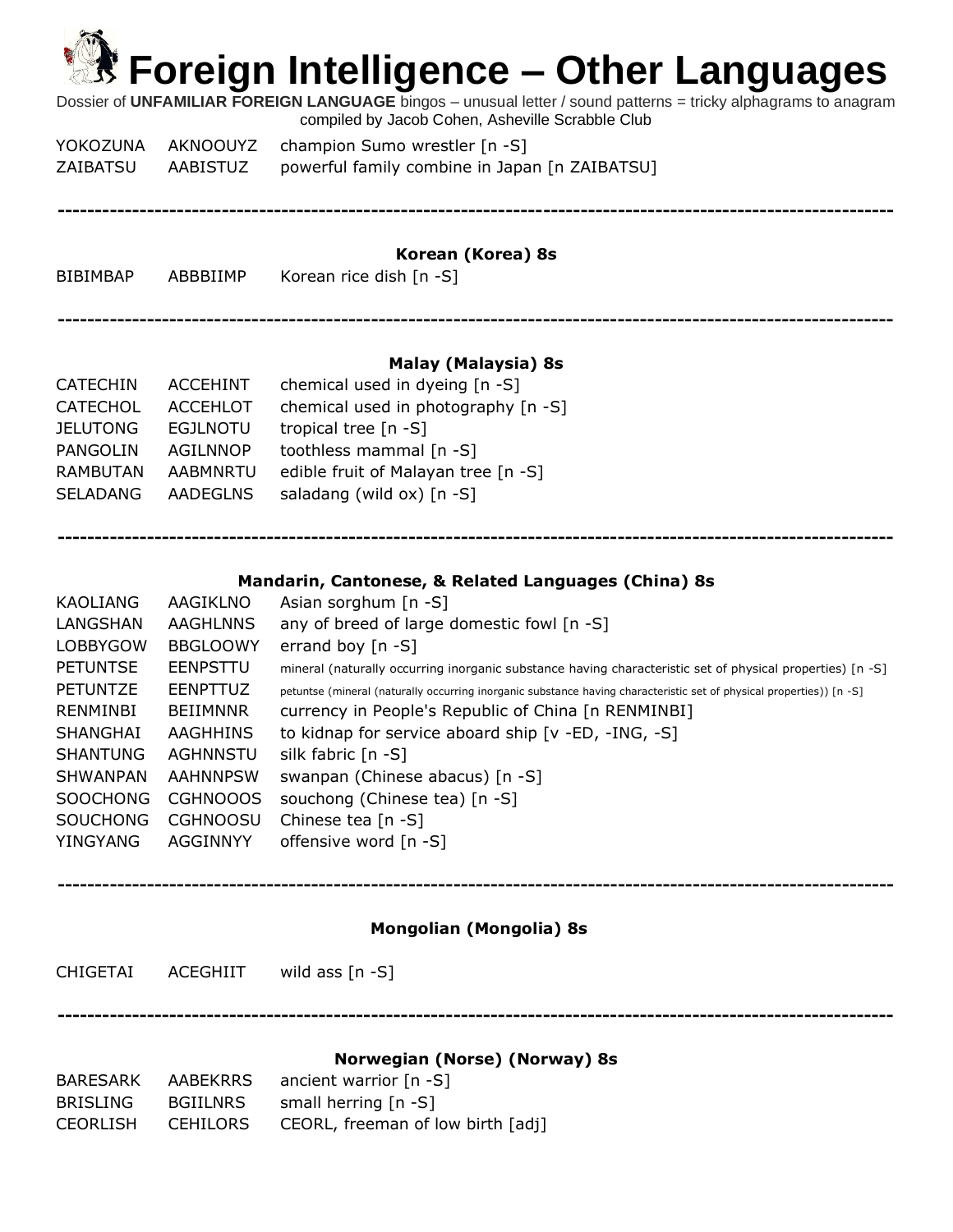Dossier of **UNFAMILIAR FOREIGN LANGUAGE** bingos – unusual letter / sound patterns = tricky alphagrams to anagram compiled by Jacob Cohen, Asheville Scrabble Club

| <b>DANEGELD</b> | ADDEEGLN        | annual tax in medieval England [n -S]                          |
|-----------------|-----------------|----------------------------------------------------------------|
| <b>DANEGELT</b> | ADFFGLNT        | danegeld (annual tax in medieval England) [n -S]               |
| FINNMARK        | AFIKMNNR        | finmark (monetary unit of Finland) [n -S]                      |
| <b>FLATBROD</b> | ABDFLORT        | rye wafer [n -S]                                               |
| KRUMKAKE        | AEKKKMRU        | large thin cookie [n -S]                                       |
| <b>SKIJORER</b> | <b>EIJKORRS</b> | skier who is drawn over snow by dogs, horse, or vehicle [n -S] |
| <b>SKIORING</b> | <b>GIIKNORS</b> | form of skiing $[n - S]$                                       |
| SLALOMED        | <b>ADELLMOS</b> | SLALOM, to ski in zigzag course [v]                            |
| <b>SLALOMER</b> | AELLMORS        | one that slaloms (to ski in zigzag course) [n -S]              |
| <b>SLYBOOTS</b> | <b>BLOOSSTY</b> | sly person [n SLYBOOTS]                                        |
| WALKYRIE        | <b>AEIKLRWY</b> | Valkyrie (maiden in Norse mythology) [n -S]                    |

#### **Persian / Farsi (Iran) 8s**

**----------------------------------------------------------------------------------------------------------------**

| <b>BAKSHISH</b> | ABHHIKSS        | to give tip $[v - ED, -ING, -ES]$                    |
|-----------------|-----------------|------------------------------------------------------|
| <b>BUCKSHEE</b> | <b>BCEEHKSU</b> | something extra obtained free [n -S]                 |
| CARBOYED        | <b>ABCDEORY</b> | CARBOY, large bottle [adj]                           |
| <b>GOMBROON</b> | <b>BGMNOOOR</b> | kind of Persian pottery $[n -S]$                     |
| <b>MARKHOOR</b> | <b>AHKMOORR</b> | markhor (wild goat) [n -S]                           |
| NARGHILE        | AEGHILNR        | hookah [n -S]                                        |
| NARGILEH        | <b>AEGHILNR</b> | narghile (hookah) [n -S]                             |
| PADISHAH        | <b>AADHHISP</b> | sovereign [n -S]                                     |
| PASHMINA        | <b>AAHIMNPS</b> | wool obtained from Himalayan goats [n -S]            |
| PHTHALIC        | <b>ACHHILPT</b> | pertaining to certain acid [adj]                     |
| PHTHALIN        | AHHILNPT        | chemical compound [n -S]                             |
| <b>SARODIST</b> | ADIORSST        | one who plays sarod [n -S]                           |
| <b>SHERWANI</b> | AEHINRSW        | knee-length coat worn by some men of India [n -S]    |
| <b>TAMBOURA</b> | AABMORTU        | tambura (stringed instrument) [n -S]                 |
| ZAMINDAR        | AADIMNRZ        | tax collector in precolonial India [n -S]            |
| ZEMINDAR        | ADEIMNRZ        | zamindar (tax collector in precolonial India) [n -S] |
|                 |                 |                                                      |

#### **Polish (Poland) 8s**

**----------------------------------------------------------------------------------------------------------------**

| <b>BRITZSKA</b> | ABIKRSTZ        | britska (open carriage) [n -S]                                      |
|-----------------|-----------------|---------------------------------------------------------------------|
| <b>CHATCHKA</b> | <b>AACCHHKT</b> | knickknack [n -S]                                                   |
| <b>CHATCHKE</b> | <b>ACCEHHKT</b> | chatchka (knickknack) [n -S]                                        |
| <b>KOLBASSA</b> | AABKLOSS        | kielbasa (smoked sausage) [n -S]                                    |
| KOLBASSI        | <b>ABIKLOSS</b> | kielbasa (smoked sausage) [n -S]                                    |
| <b>PEROGIES</b> | <b>EEGIOPRS</b> | PEROGI, pierogi (small dumpling with filling) / PEROGY, pierogi [n] |
| <b>PYROGIES</b> | <b>EGIOPRSY</b> | PYROGY, pierogi (small dumpling with filling) [n]                   |
| <b>PYROHIES</b> | <b>EHIOPRSY</b> | PYROHY, pierogi (small dumpling with filling) [n]                   |
| <b>RENDZINA</b> | ADEINNRZ        | type of soil $[n - S]$                                              |
|                 |                 |                                                                     |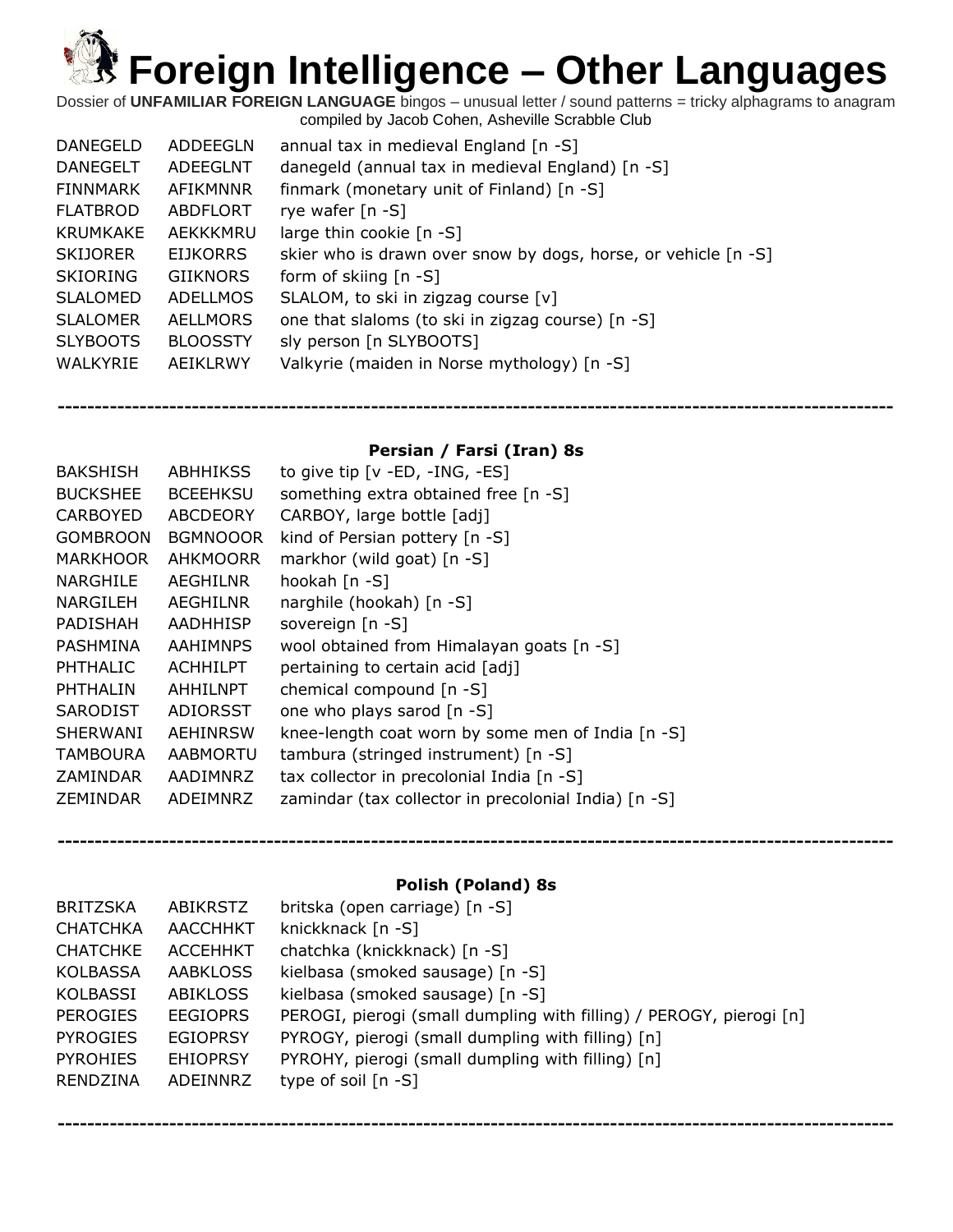Dossier of **UNFAMILIAR FOREIGN LANGUAGE** bingos – unusual letter / sound patterns = tricky alphagrams to anagram compiled by Jacob Cohen, Asheville Scrabble Club

#### **Portuguese (Portugal, Brazil, Mozambique & Other Countries / Tribes) 8s**

| <b>ALBACORE</b> | <b>AABCELOR</b> | marine food fish $[n - S]$                           |
|-----------------|-----------------|------------------------------------------------------|
| <b>ALBICORE</b> | <b>ABCEILOR</b> | albacore (marine food fish) [n -S]                   |
| <b>BERIMBAU</b> | ABBEIMRU        | Brazilian musical instrument [n -S]                  |
| <b>BETELNUT</b> | <b>BEELNTTU</b> | seed chewed as stimulant [n -S]                      |
| <b>CABRESTO</b> | <b>ABCEORST</b> | cabestro (lasso) [n -S]                              |
| <b>CABRETTA</b> | <b>AABCERTT</b> | soft leather [n -S]                                  |
| <b>CACHALOT</b> | <b>AACCHLOT</b> | large whale $[n -S]$                                 |
| <b>CAPOEIRA</b> | <b>AACEIOPR</b> | Brazilian dance [n -S]                               |
| <b>CAPYBARA</b> | <b>AAABCPRY</b> | large rodent [n -S]                                  |
| CARACARA        | <b>AAAACCRR</b> | large hawk [n -S]                                    |
| <b>CARASSOW</b> | <b>AACORSSW</b> | curassow (turkey-like bird) [n -S]                   |
| <b>CAVALERO</b> | AACELORV        | horseman [n -S]                                      |
| <b>COPPERAH</b> | <b>ACEHOPPR</b> | copra (dried coconut meat) [n -S]                    |
| <b>CREVALLE</b> | <b>ACEELLRV</b> | food and game fish $[n - S]$                         |
| <b>CRUZEIRO</b> | <b>CEIORRUZ</b> | monetary unit of Brazil [n -S]                       |
| <b>CURASSOW</b> | <b>ACORSSUW</b> | turkey-like bird [n -S]                              |
| <b>GENIPAPO</b> | <b>AEGINOPP</b> | genipap (tropical tree) [n -S]                       |
| <b>LINGUICA</b> | ACGIILNU        | spicy Portuguese sausage [n -S]                      |
| <b>LINGUISA</b> | AGIILNSU        | linguica (spicy Portuguese sausage) [n -S]           |
| <b>OITICICA</b> | ACCIIIOT        | South American tree [n -S]                           |
| <b>PATTAMAR</b> | <b>AAAMPRTT</b> | patamar (sailing vessel) [n -S]                      |
| PIASSABA        | <b>AAABIPSS</b> | piassava (coarse, stiff fiber) [n -S]                |
| PIASSAVA        | <b>AAAIPSSV</b> | coarse, stiff fiber [n -S]                           |
| PIRARUCU        | <b>ACIPRRUU</b> | large food fish [n -S]                               |
| <b>SAMBAING</b> | <b>AABGIMNS</b> | SAMBA, to perform Brazilian dance [v]                |
| <b>SARGASSA</b> | <b>AAAGRSSS</b> | sargasso (brownish seaweed) [n]                      |
| <b>SARGASSO</b> | <b>AAGORSSS</b> | brownish seaweed [n -S]                              |
| <b>SENHORES</b> | <b>EEHNORSS</b> | SENHOR, Portuguese or Brazilian gentleman [n]        |
| <b>TALAPOIN</b> | AAILNOPT        | small African monkey [n -S]                          |
| <b>TAMANDUA</b> | AAADMNTU        | arboreal anteater [n -S]                             |
| <b>TRISTEZA</b> | AEIRSTTZ        | disease of citrus trees [n -S]                       |
| <b>VINDALOO</b> | <b>ADILNOOV</b> | curried dish made with meat, garlic, and wine [n -S] |
|                 |                 |                                                      |

#### **Romanian (Romania) 8s**

**----------------------------------------------------------------------------------------------------------------**

**----------------------------------------------------------------------------------------------------------------**

MAMALIGA AAAGILMM cornmeal porridge [n -S]

#### **Russian (Russia) 8s**

| AGITPROP | AGIOPPRT | pro-Communist propaganda [n -S] |
|----------|----------|---------------------------------|
| BABUSHKA | AABBHKSU | woman's scarf [n -S]            |
| BAIDARKA | AAABDIKR | bidarka (Inuit canoe) [n -S]    |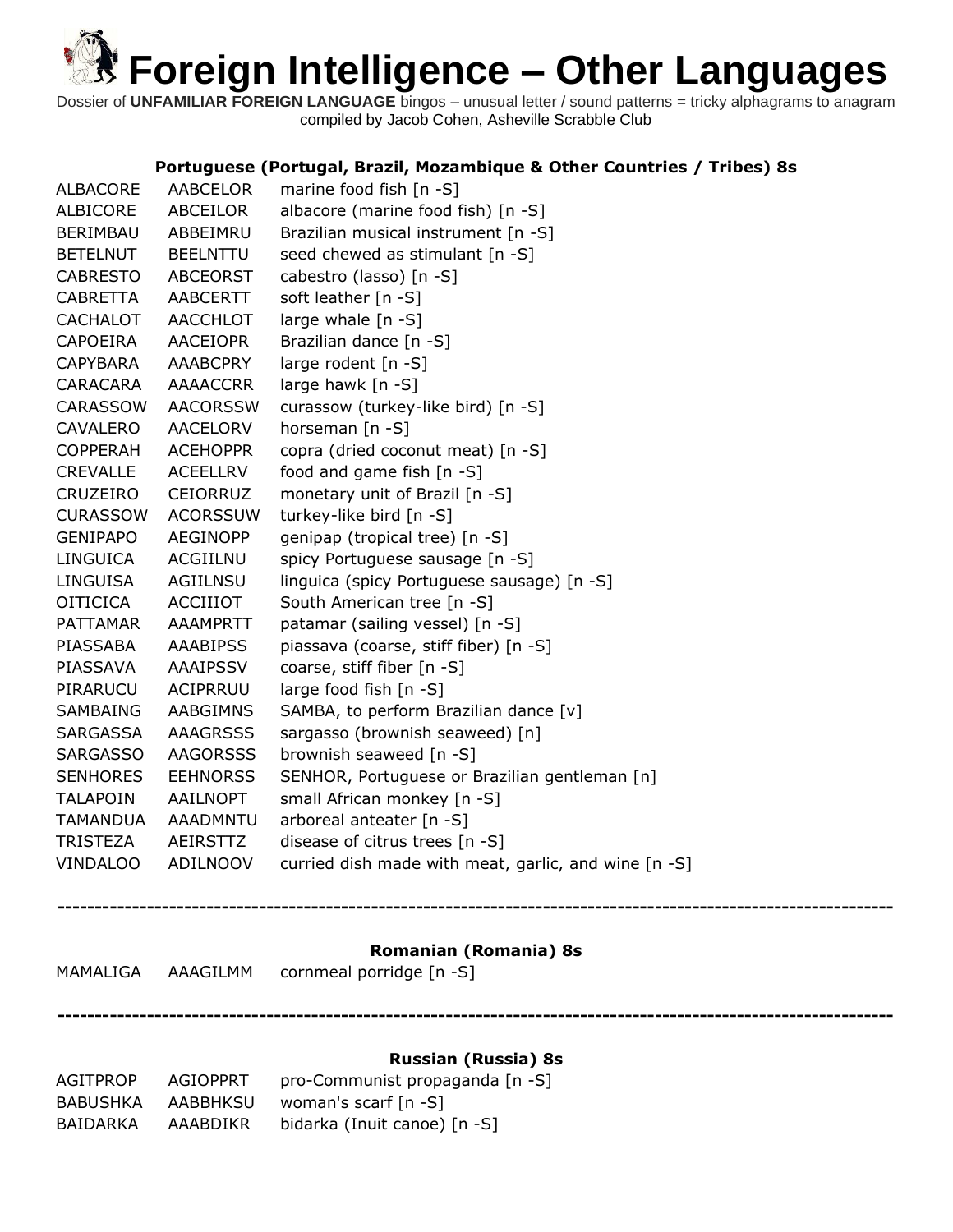Dossier of **UNFAMILIAR FOREIGN LANGUAGE** bingos – unusual letter / sound patterns = tricky alphagrams to anagram compiled by Jacob Cohen, Asheville Scrabble Club

| <b>BIDARKEE</b> | ABDEEIKR        | bidarka (Inuit canoe) [n -S]                                                        |
|-----------------|-----------------|-------------------------------------------------------------------------------------|
| <b>BORSCHES</b> | <b>BCEHORSS</b> | BORSCH, borscht (beet soup) [n]                                                     |
| <b>BORSCHTS</b> | <b>BCHORSST</b> | BORSCHT, beet soup [n]                                                              |
| <b>BOYARISM</b> | <b>ABIMORSY</b> | rule of boyars [n -S]                                                               |
| <b>BOYCHICK</b> | <b>BCCHIKOY</b> | boychik (young man) [n -S]                                                          |
| <b>CARYOTIN</b> | <b>ACINORTY</b> | karyotin (nuclear material of cell) [n -S]                                          |
| <b>CZAREVNA</b> | AACENRVZ        | daughter of czar [n -S]                                                             |
| <b>CZARITZA</b> | AACIRTZZ        | czarina (wife of czar) [n -S]                                                       |
| <b>GLASNOST</b> | <b>AGLNOSST</b> | Soviet policy of open political discussion [n -S]                                   |
| <b>HOSPODAR</b> | <b>ADHOOPRS</b> | governor of region under Turkish rule [n -S]                                        |
| <b>KARYOTIN</b> | <b>AIKNORTY</b> | nuclear material of cell [n -S]                                                     |
| KAZACHKI        | AACHIKKZ        | KAZACHOK, Russian folk dance [n]                                                    |
| <b>KAZACHOC</b> | AACCHKOZ        | kazachok (Russian folk dance) [n -S]                                                |
| <b>KAZACHOK</b> | AACHKKOZ        | Russian folk dance [n -HKI]                                                         |
| <b>KAZATSKI</b> | AAIKKSTZ        | kazachok (Russian folk dance) [n -ES]                                               |
| <b>KAZATSKY</b> | <b>AAKKSTYZ</b> | kazachok (Russian folk dance) [n -ES]                                               |
| <b>KOLHOZES</b> | <b>EHKLOOSZ</b> | KOLHOZ, kolkhoz (collective farm in Russia) [n]                                     |
| KOLINSKI        | <b>IIKKLNOS</b> | kolinsky (Asian kink) [n -ES]                                                       |
| <b>KOLINSKY</b> | IKKLNOSY        | Asian mink [n -KIES]                                                                |
| <b>KOLKHOSY</b> | <b>HKKLOOSY</b> | KOLKHOS, kolkhoz (collective farm in Russia) [n]                                    |
| <b>KOLKHOZY</b> | <b>HKKLOOYZ</b> | KOLKHOZ, collective farm in Russia [n]                                              |
| <b>KOLKOZES</b> | <b>EKKLOOSZ</b> | KOLKOZ, kolkhoz (collective farm                                                    |
| PIROZHKI        | <b>HIIKOPRZ</b> | PIROZHOK, small Russian pastry [n]                                                  |
| PIROZHOK        | <b>HIKOOPRZ</b> | small Russian pastry [n -HKI or -OSHKI or -OJKI]                                    |
| PRESIDIA        | ADEIIPRS        | Soviet executive committee [n PRESIDIA]                                             |
| RENDZINA        | ADEINNRZ        | type of soil $[n -S]$                                                               |
| SAMIZDAT        | AADIMSTZ        | system in Soviet Union for printing and distributing unauthorized literature [n -S] |
| <b>SASTRUGA</b> | AAGRSSTU        | ridge of snow formed by wind in polar regions [n -GI]                               |
| SHAMANIC        | <b>AACHIMNS</b> | SHAMAN, medicine man among certain Native Americans [adj]                           |
| <b>SHASHLIK</b> | <b>AHHIKLSS</b> | kabob (cubes of meat cooked on skewer) [n -S]                                       |
| SIEROZEM        | <b>EEIMORSZ</b> | type of soil [n -S]                                                                 |
| <b>SOLONETS</b> | <b>ELNOOSST</b> | solonetz (type of soil) [n -ES]                                                     |
| <b>SOLONETZ</b> | <b>ELNOOSTZ</b> | type of soil [n -ES]                                                                |
| <b>TARANTAS</b> | <b>AAANRSTT</b> | Russian carriage [n -ES]                                                            |
| <b>TOVARICH</b> | <b>ACHIORTV</b> | comrade [n -ES]                                                                     |
| <b>TOVARISH</b> | <b>AHIORSTV</b> | tovarich (comrade) [n -ES]                                                          |
| <b>TSAREVNA</b> | <b>AAENRSTV</b> | czarevna (daughter of czar (emperor or king)) [n -S]                                |
| <b>TSARITZA</b> | AAIRSTTZ        | czaritza (czarina (wife of czar (emperor or ling))) [n -S]                          |
| <b>VIGORISH</b> | <b>GHIIORSV</b> | charge paid to bookie on bet [n -ES]                                                |
| ZASTRUGA        | <b>AAGRSTUZ</b> | sastruga (ridge of snow formed by wind in polar regions) [n -S]                     |
|                 |                 |                                                                                     |

**Scottish / Scots / Gaelic (Scotland) 8s**

| BARTISAN | <b>AABINRST</b> | small turret $[n - S]$ |
|----------|-----------------|------------------------|
| BARTIZAN | AABINRTZ        | small turret $[n - S]$ |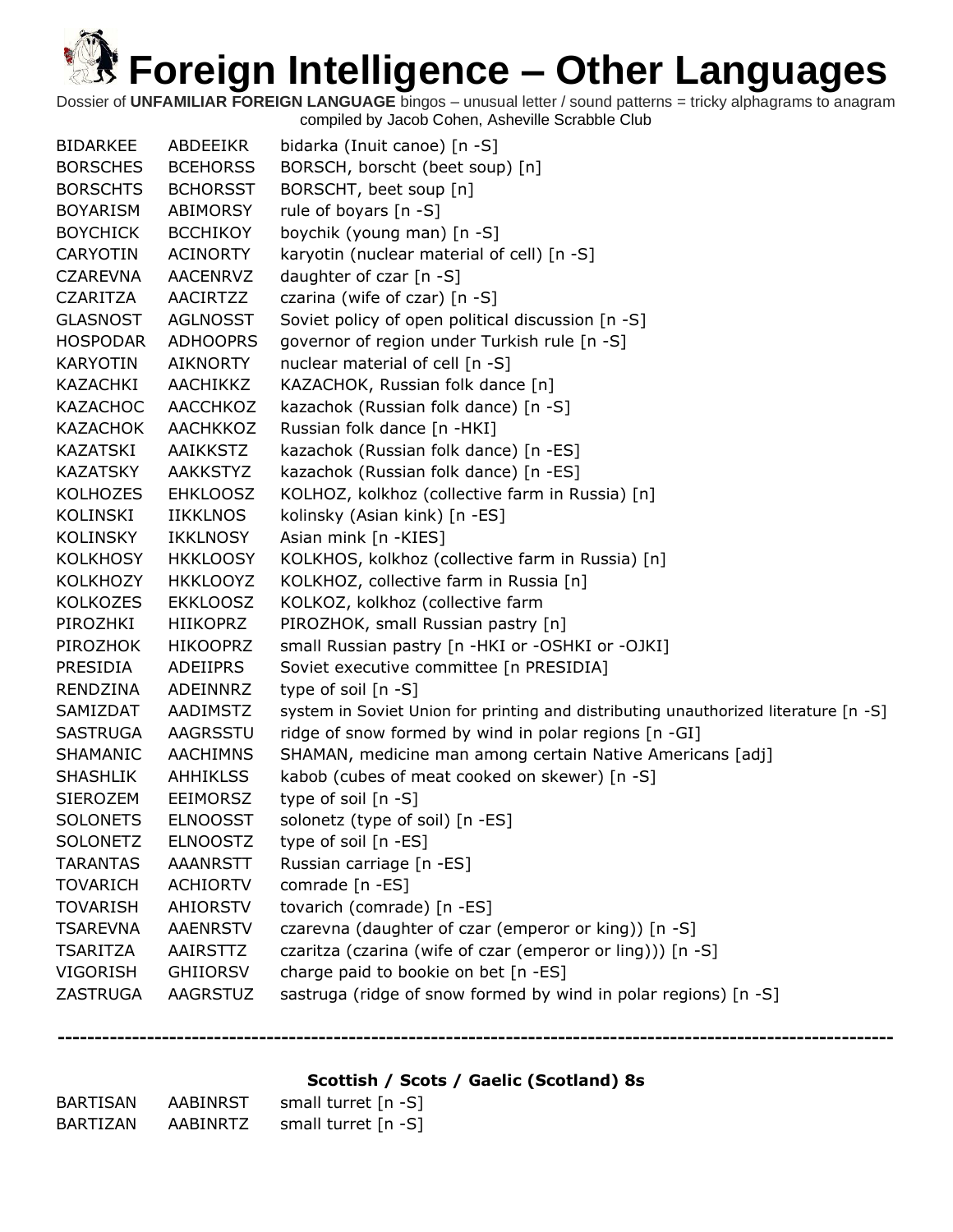Dossier of **UNFAMILIAR FOREIGN LANGUAGE** bingos – unusual letter / sound patterns = tricky alphagrams to anagram compiled by Jacob Cohen, Asheville Scrabble Club

|                 |                 | <b>ROVADICM</b> ARIMORCY rule of boyard In C1                                                    |
|-----------------|-----------------|--------------------------------------------------------------------------------------------------|
|                 |                 | Serbian (Serbia) 8s                                                                              |
|                 |                 |                                                                                                  |
| WAUGHTED        | ADEGHTUW        | WAUGHT, to drink deeply [v]                                                                      |
| <b>WAUCHTED</b> | <b>ACDEHTUW</b> | WAUCHT, to waught (to drink deeply) [v]                                                          |
| WAKERIFE        | AEEFIKRW        | wakeful (not sleeping or able to sleep) [adj]                                                    |
| <b>WAESUCKS</b> | <b>ACEKSSUW</b> | used to express pity [interj]                                                                    |
| <b>TRAUCHLE</b> | <b>ACEHLRTU</b> | to trachle (to draggle (to make wet and dirty)) [v -D, -LING, -S]                                |
| <b>TIRRIVEE</b> | <b>EEIIRRTV</b> | tantrum $[n - S]$                                                                                |
| <b>TARABISH</b> | AABHIRST        | type of card game [n -ES]                                                                        |
| <b>STRAVAIG</b> | AAGIRSTV        | to stravage (to stroll) [v -ED, -ING, -S]                                                        |
| <b>STRAMASH</b> | <b>AAHMRSST</b> | uproar [n -ES]                                                                                   |
| <b>STOTTING</b> | <b>GINOSTTT</b> | STOT, to bound with stiff-legged gait [v] / STOTT, to stot (to bound with stiff-legged gait) [v] |
| <b>STAUMREL</b> | <b>AELMRSTU</b> | dolt $[n - S]$                                                                                   |
| SMIDGEON        | <b>DEGIMNOS</b> | smidgen (very small amount) [n -S]                                                               |
| <b>SKELPING</b> | <b>EGIKLNPS</b> | SKELP, to slap (to strike with open hand) [v]                                                    |
| <b>SHINTIES</b> | <b>EHIINSST</b> | SHINTY, Scottish game similar to field hockey [n]                                                |
| <b>SCRIMPIT</b> | <b>CIIMPRST</b> | meager (deficient in quantity or quality) [adj]                                                  |
| <b>SCLAFFER</b> | <b>ACEFFLRS</b> | one that sclaffs (to strike ground with club before hitting ball in golf) [n -S]                 |
| <b>SCLAFFED</b> | <b>ACDEFFLS</b> | SCLAFF, to strike ground with club before hitting ball in golf [v]                               |
| QUAICHES        | ACEHIQSU        | QUAICH, small drinking vessel [n]                                                                |
| <b>POORTITH</b> | <b>HIOOPRTT</b> | poverty [n -S]                                                                                   |
| PHILIBEG        | <b>BEGHIILP</b> | filibeg (pleated skirt worn by Scottish Highlanders) [n -S]                                      |
| PHILABEG        | ABEGHILP        | filibeg (pleated skirt worn by Scottish Highlanders) [n -S]                                      |
| <b>PAWKIEST</b> | <b>AEIKPSTW</b> | PAWKY, sly (crafty (skillful in deceiving)) [adj]                                                |
| <b>NAETHING</b> | <b>AEGHINNT</b> | nothing $[n - S]$                                                                                |
| LANGSYNE        | <b>AEGLNNSY</b> | time long past [n -S]                                                                            |
| <b>DRAMMOCK</b> | <b>ACDKMMOR</b> | raw oatmeal mixed with cold water [n -S]                                                         |
| <b>DOOMSTER</b> | <b>DEMOORST</b> | judge [n -S]                                                                                     |
| <b>DOOFUSES</b> | <b>DEFOOSSU</b> | DOOFUS, stupid or foolish person [n]                                                             |
| <b>DACKERED</b> | <b>ACDDEEKR</b> | DACKER, to waver (to move back and forth) [v]                                                    |
| CRANNOGE        | <b>ACEGNNOR</b> | crannog (artificial island) [n -S]                                                               |
| <b>CORONACH</b> | <b>ACCHNOOR</b> | dirge $[n - S]$                                                                                  |
| <b>CLAYMORE</b> | <b>ACELMORY</b> | type of sword (weapon having long blade for cutting or thrusting) [n -S]                         |
| <b>CARRITCH</b> | <b>ACCHIRRT</b> | religious handbook [n -ES]                                                                       |
| CANTRAIP        | <b>AACINPRT</b> | cantrip (magic spell) [n -S]                                                                     |
| <b>BROGUERY</b> | <b>BEGORRUY</b> | use of Irish accent [n -RIES]                                                                    |
| <b>BONSPIEL</b> | <b>BEILNOPS</b> | curling match or tournament [n -S]                                                               |
| <b>BONSPELL</b> | <b>BELLNOPS</b> | bonspiel (curling match or tournament) [n -S]                                                    |
| <b>BAUDRONS</b> | <b>ABDNORSU</b> | cat $[n - ES]$                                                                                   |

```
BOYARISM ABIMORSY rule of boyars [n -S]
```
**----------------------------------------------------------------------------------------------------------------**

**Sinhalese (Sri Lanka) 8s**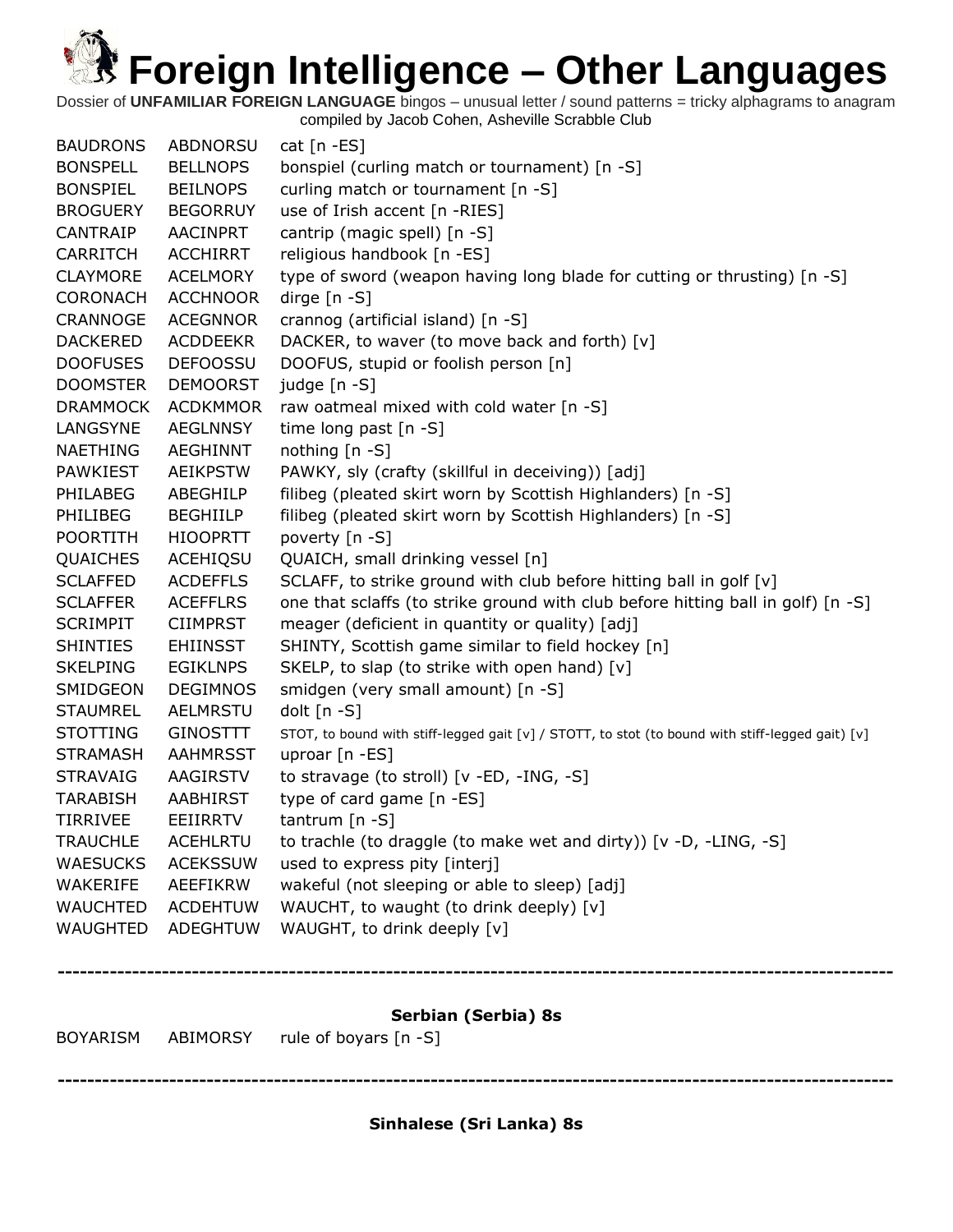| <b>K</b> Foreign Intelligence – Other Languages<br>Dossier of UNFAMILIAR FOREIGN LANGUAGE bingos - unusual letter / sound patterns = tricky alphagrams to anagram<br>compiled by Jacob Cohen, Asheville Scrabble Club |                                                                                                                     |                                                                                                                                                                                                                                            |  |  |
|-----------------------------------------------------------------------------------------------------------------------------------------------------------------------------------------------------------------------|---------------------------------------------------------------------------------------------------------------------|--------------------------------------------------------------------------------------------------------------------------------------------------------------------------------------------------------------------------------------------|--|--|
| <b>BERIBERI</b><br><b>WANDEROO</b>                                                                                                                                                                                    | <b>BBEEIIRR</b><br>ADENOORW                                                                                         | thiamine deficiency disease [n -S]<br>Asian monkey [n -S]                                                                                                                                                                                  |  |  |
| HALIEROV<br><b>SLIVOVIC</b>                                                                                                                                                                                           | AEHILORV<br><b>CIILOSVV</b>                                                                                         | Slovak (Slovakia) 8s<br>HALIER, former monetary unit of Slovakia [n]<br>plum brandy [n -S]                                                                                                                                                 |  |  |
| <b>STOTINOV</b><br><b>TOLARJEV</b>                                                                                                                                                                                    | <b>INOOSTTV</b><br><b>AEJLORTV</b>                                                                                  | Slovenian (Slovenia) 8s<br>STOTIN, monetary unit of Slovenia [n]<br>TOLAR, monetary unit of Slovenia [n]                                                                                                                                   |  |  |
| ANGSTROM<br><b>BARESARK</b><br><b>GRAVLAKS</b><br><b>SVEDBERG</b><br><b>TUNGSTEN</b><br><b>YTTERBIA</b><br><b>YTTERBIC</b>                                                                                            | AGMNORST<br><b>AABEKRRS</b><br><b>AAGKLRSV</b><br><b>BDEEGRSV</b><br><b>EGNNSTTU</b><br>ABEIRTTY<br><b>BCEIRTTY</b> | <b>Swedish (Sweden) 8s</b><br>unit of length [n -S]<br>ancient warrior [n -S]<br>gravlax (cured salmon) [n GRAVLAKS]<br>unit of time $[n - S]$<br>metallic element [n -S]<br>chemical compound [n -S]<br>YTTERBIA, chemical compound [adj] |  |  |
| <b>BOONDOCK</b>                                                                                                                                                                                                       | <b>BCDKNOOO</b>                                                                                                     | <b>Tagalog (Republic of Philippines) 8s</b><br>pertaining to backwoods area [adj]                                                                                                                                                          |  |  |
| <b>SRIRACHA</b>                                                                                                                                                                                                       | AACHIRRS                                                                                                            | Thai (Thailand) 8s<br>chili sauce [n -S]                                                                                                                                                                                                   |  |  |
| <b>CHHERTUM</b>                                                                                                                                                                                                       | <b>CEHHMRTU</b>                                                                                                     | <b>Tibetan (Tibet, Bhutan) 8s</b><br>CHETRUM, monetary unit of Bhutan [n]                                                                                                                                                                  |  |  |

#### **Turkish (Turkey) 8s**

| BOUSOUKI | BIKOOSUU | bouzouki (stringed musical instrument) [n -S or -A]        |
|----------|----------|------------------------------------------------------------|
|          |          | BOUZOUKI BIKOOUUZ stringed musical instrument [n -S or -A] |
|          |          | CARAGANA AAAACGNR Asian shrub [n -S]                       |